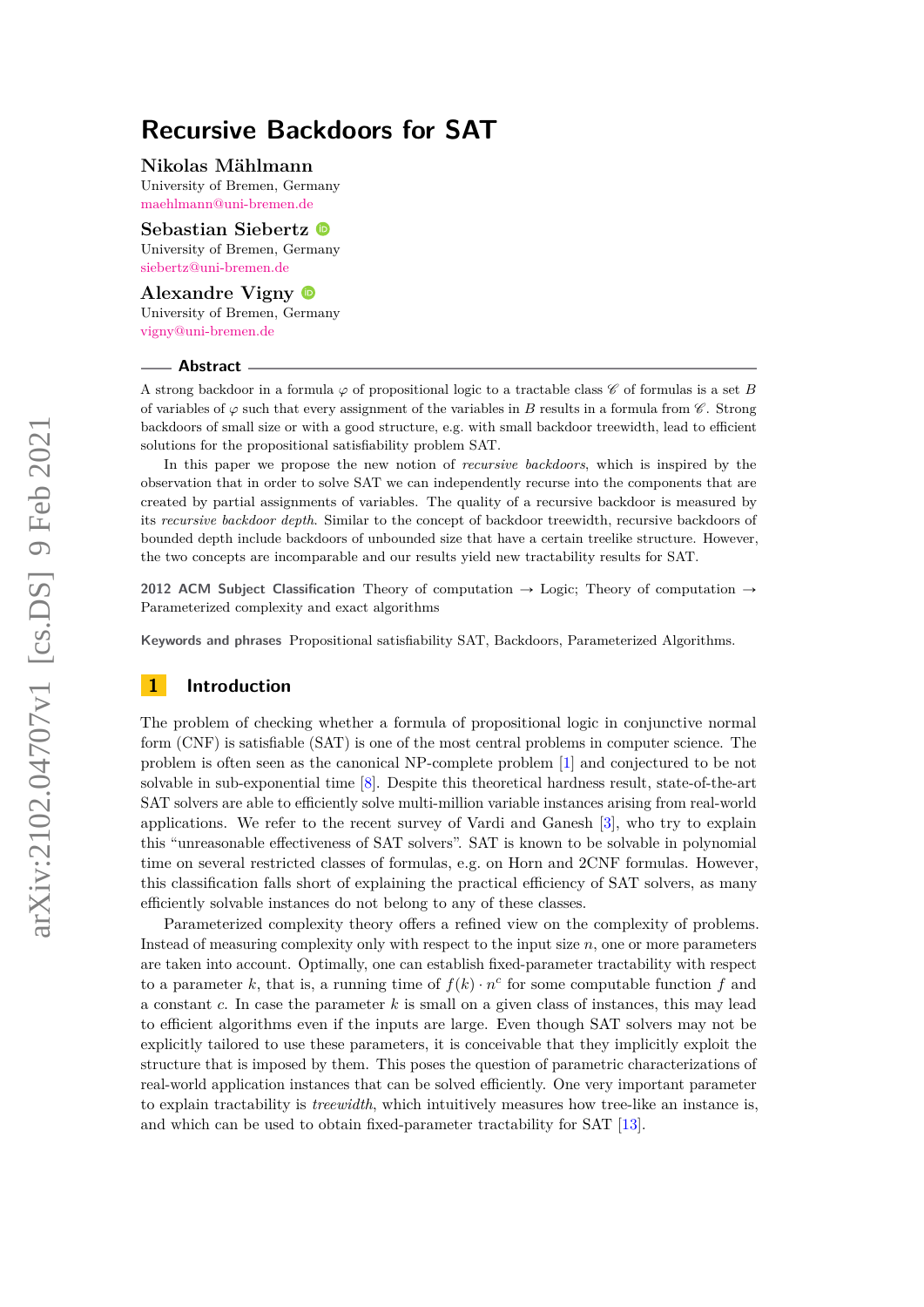A second very successful parametric approach was introduced by Williams et al. [\[15\]](#page-12-4). For a formula  $\varphi$ , a *strong backdoor* to a given class C of formulas is a set of variables of  $\varphi$  such that for every assignment of these variables one obtains a formula in C . Similarly, a *weak backdoor* to  $\mathscr C$  for a satisfiable formula is a set of variables of  $\varphi$  such that some assignment of these variables leads to a formula in  $\mathscr C$ . These notions elegantly allow to lift tractability results from classes  $\mathscr C$  to classes that are *close* to  $\mathscr C$ . Given a formula and a strong backdoor of size  $k$  to a tractable class, one can decide satisfiability by checking  $2^k$  tractable instances. For small *k* this yields efficient algorithms as noted by Nishimura et al. [\[9\]](#page-12-5), who first studied the parameterized complexity of backdoor detection.

A lot of effort has been invested to develop fpt algorithms for backdoor detection to various tractable base classes  $\mathscr{C}$ , for example to classes of bounded treewidth [\[7\]](#page-12-6) or heterogeneous classes [\[5\]](#page-12-7). Treewidth is a width measure for graphs that can however be applied to measure the complexity of formulas by considering the incidence graphs of formulas. The incidence graph of a formula has one vertex for each variable and one vertex for each clause. A variable vertex is connected with a clause vertex when the variable is contained positively or negatively in the clause. In the following, we will often use graph theoretic terminology for formulas, and this always refers to the incidence graph of the formula.

Apart from various base classes, alternative measures of quality of backdoors have been proposed. Backdoor trees generalize backdoor sets into decision trees, whose quality is measured by their number of leafs [\[12\]](#page-12-8). Recently backdoor trees have been further generalized to backdoor DNFs [\[10\]](#page-12-9). Ganian et al. [\[4\]](#page-12-10) introduced the notion of backdoor treewidth, which permits fpt backdoor detection for backdoors of unbounded size. Even though backdoors of bounded treewidth can be arbitrarily large, they showed that SAT is fixed-parameter tractable when parameterized by the backdoor treewidth with respect to the classes  $\mathscr C$  of Horn, Anti-Horn and 2CNF formulas. They also consider backdoors that split the input CNF formula into components that may belong to different tractable classes. For a an overview of additional works we refer to the survey by Gaspers and Szeider [\[6\]](#page-12-11) as well as to the upcoming book chapter by Samer and Szeider [\[14\]](#page-12-12).

In this paper we introduce the new notions of *strong* and *weak recursive backdoors* as generalizations of backdoor sets and backdoor trees. Strong recursive backdoors extend backdoor trees by not only branching on truth values but also recursively branching into the independent components of the formula that may arise after the partial assignment of variables. We measure the quality of recursive backdoors by the depth of their branching trees. The splitting into components allows recursive backdoors of bounded depth to contain an unbounded number of variables. Our definition, together with the observation that after the assignment of a variable one can independently solve the sub-instances in the arising components, reveals a new potential of backdoors for SAT.

The main power of recursive backdoors, but also the difficulty in their study, is that by assigning a variable we do not recurse into the components that are created by deleting that variable, but into the components that are created by deleting parts of the neighborhood of the variable. We show that detecting weak recursive backdoors even to the class  $\mathscr{C}_0$  of edgeless incidence graphs is W[2]-hard. Our main technical contribution is an fpt algorithm that, given a formula  $\varphi$  and a parameter k, either decides satisfiability of  $\varphi$  or correctly concludes that  $\varphi$  has no strong recursive backdoor to  $\mathcal{C}_0$  of depth at most k. Even for the class  $\mathscr{C}_0$  this yields tractability results that cannot be achieved by backdoor treewidth.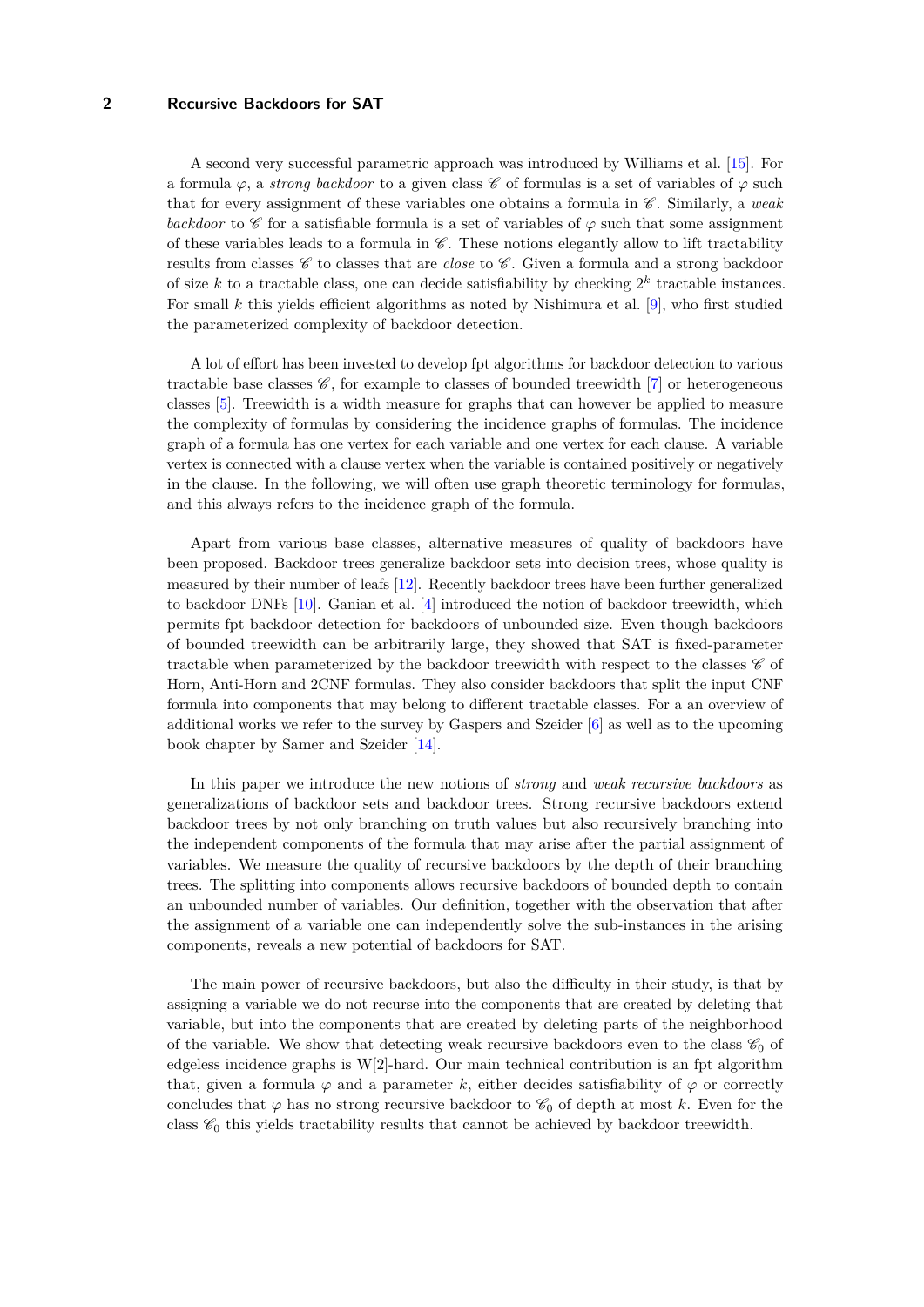We provide background in [Section 2.](#page-2-0) We define recursive backdoors in [Section 3](#page-3-0) and [Section 4](#page-6-0) is devoted to a sketch of the fpt algorithm. The rest of the paper is devoted to the formal presentation and correctness proof of that algorithm. Due to space constraints we present the hardness proof only in the appended full version of the paper. Also some proofs of the main result are deferred to the appendix.

# <span id="page-2-0"></span>**2 Preliminaries**

**Propositional Logic.** We consider formulas of propositional logic in conjunctive normal form (CNF), represented by finite sets of clauses, and in the following when we speak of a formula we will always mean a CNF formula. We write *x, y, z . . .* for variables and  $\star$ ,  $\diamond \in \{+, -\}$  for polarities. A literal is a variable with an assigned polarity. We write  $x_+$  for the positive literal *x*,  $x_{-}$  for the negative literal  $\bar{x}$ , and  $x_{+}$  for a literal with arbitrary polarity. Every clause is a finite set of literals. We assume that no clause contains a complementary pair  $x_+, x_-$ . For a formula  $\varphi$ , we write  $var(\varphi)$  and  $cla(\varphi)$  to refer to the sets of variables and clauses of  $\varphi$ , respectively. We say that a variable *x* is positive (resp. negative) in a clause *c* if  $x_+ \in c$  (resp.  $x_- \in c$ ), and we write var $(c)$  for the set of variables *x* with  $x_* \in c$  and lit $(c)$  for  $x_+ \in c$  (resp.  $x_- \in c$ ), and we write var(*c*) for the set of variables x v<br>the set of literals in *c*. For a formula  $\varphi$  we let  $var(\varphi) = \bigcup_{c \in \varphi} var(c)$ .

The *width* of *c* is  $|\text{var}(c)|$  and the *length* of  $\varphi$  is  $\sum_{c \in \varphi} |\text{var}(c)|$ , denoted  $|c|$  and  $|\varphi|$ , respectively. We call a clause a *d*-clause if it has width exactly *d*. We write  $\mathscr{C}_d$  to refer to the class of CNF formulas whose clauses have at most width d. Especially  $\mathscr{C}_0$  denotes the class of empty formulas, that either contain empty clauses or no clauses at all.

A *truth assignment*  $\tau$  is a mapping from a set of variables, denoted by var $(\tau)$ , to  $\{+,-\}.$ A truth assignment  $\tau$  satisfies a clause *c* if *c* contains at least one literal  $x_*$  with  $\tau(x) = \star$ . A truth assignment *τ* of var $(φ)$  satisfies the formula  $φ$  if it satisfies all clauses of  $φ$ .

Given a formula  $\varphi$  and a truth assignment  $\tau$ ,  $\varphi[\tau]$  denotes the formula obtained from  $\varphi$ by removing all clauses that are satisfied by *τ* and by removing from the remaining clauses all literals  $x_{\star}$  with  $\tau(x) \neq \star$ . Note that for every formula  $\varphi$  and assignment  $\tau$  we have  $var(\varphi[\tau]) \cap var(\tau) = \emptyset$ . If  $\tau$  and  $\tau'$  are assignments with  $var(\tau) \cap var(\tau') = \emptyset$ , then we write  $\tau \cup \tau'$  for the unique assignment extending both  $\tau$  and  $\tau'$ .

**Graphs.** We will consider only graphs that arise as incidence graphs of formulas. The incidence graph  $G_{\varphi}$  of a formula  $\varphi$  is a bipartite graph with vertices var $(\varphi) \cup \text{cla}(\varphi)$ . Slightly abusing notation we usually do not distinguish between a formula and its incidence graph. E.g. we speak of the variables and clauses of  $G_\varphi$ , which we denote by  $var(G_\varphi)$  and  $cla(G_\varphi)$ respectively. Vice versa, we speak e.g. of components of  $\varphi$  with implicit reference to the incidence graph  $G_{\varphi}$ . We drop the subscript  $\varphi$  if it is clear from the context. The edges of *G* are partitioned into two parts  $E_{+}$  (positive edges) and  $E_{-}$  (negative edges), where a variable *x* is connected to a clause *c* by an edge  $E_{\star}$  if  $x_{\star} \in \text{lit}(c)$ . For an assignment  $\tau$  we naturally define  $G[\tau]$  as the incidence graph of  $\varphi[\tau]$ . If  $\tau$  assigns only a single variable  $x \mapsto \star$ we write  $G[x_{\star}]$  for  $G[\tau]$ . Note that for every assignment  $\tau$ ,  $G[\tau]$  is an induced subgraph of *G*. For a vertex *v* the closed  $\star$ -neighborhood of *v* is defined as  $N_{\star}[v] := \{w : \{v, w\} \in E_{\star}\}.$ For  $W \subseteq V$  we write  $G[W]$  for the subgraph induced by W and  $G - W$  for  $G[V\setminus W]$ .

We refrain from formally defining treewidth and refer to the literature for background. A graph *H* is a minor of a graph *G* if *H* can be obtained from *G* by deleting edges and vertices and by contracting edges. To compare our new definition of recursive backdoors with backdoor treewidth, we mention that if a graph contains a  $k \times k$  grid as a minor, then it has treewidth at least *k* [\[11\]](#page-12-13).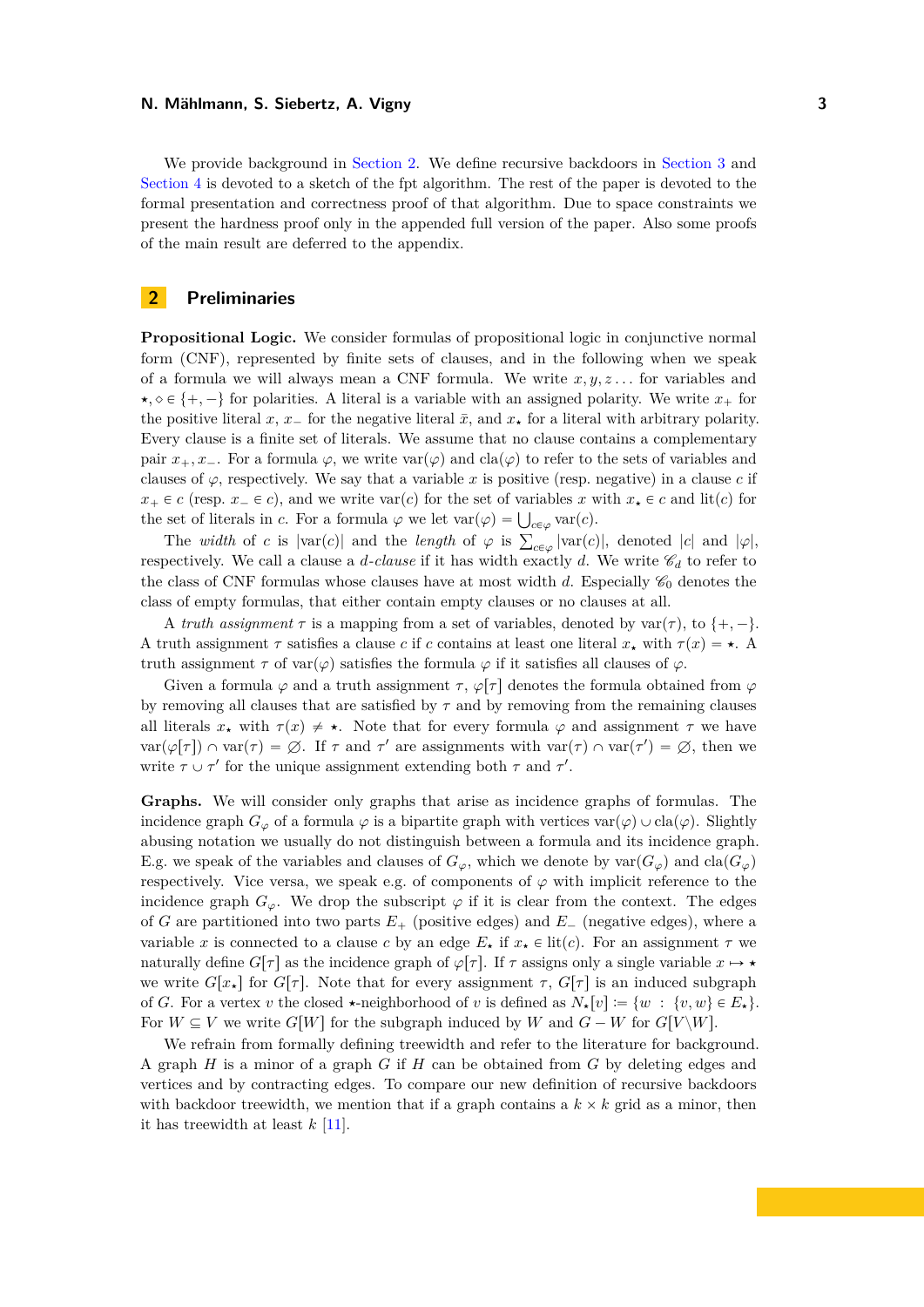**Parameterized Complexity.** A parameterized problem is called fixed-parameter tractable (fpt) if there exists an algorithm deciding the problem in time  $f(k) \cdot n^c$ , where *n* is the input size,  $k$  is the parameter,  $f$  is a computable function and  $c$  is a constant. An algorithm witnessing fixed-parameter tractability of a problem is called an fpt-algorithm for the problem.

To show that a problem is likely to be not fpt one can show that it is W[*i*]-hard for some  $i \geq 1$ . For this, it is sufficient to give a parameterized reduction from a known W[i]-hard problem. We refer to the book [\[2\]](#page-12-14) for extensive background on parameterized complexity theory.

**Backdoors.** Let  $\mathscr C$  be a class of formulas and let  $\varphi$  be a formula. A set  $B \subseteq \text{var}(\varphi)$  is a *strong backdoor* of  $\varphi$  to  $\mathscr C$  if for every assignment  $\tau: B \to \{+, -\}$  the formula  $\varphi[\tau]$  belongs to  $\mathscr{C}$ . Note that for some assignments  $\tau$  the formula  $\varphi[\tau]$  may not be satisfiable, even though  $\varphi$  is satisfiable. Hence, in the following definition of a weak backdoor we require that  $\varphi$  is satisfiable. If  $\varphi$  is satisfiable, then a set  $B \subseteq \text{var}(\varphi)$  is a *weak backdoor* of  $\varphi$  to the class C if there exists an assignment  $\tau: B \to \{+, -\}$  such that  $\varphi[\tau]$  is a satisfiable formula in  $\mathscr{C}$ . The classical measure for the complexity or quality of a backdoor is its size.

An important recent approach to measure the complexity of a backdoor is to take its structure into account. The *treewidth of a backdoor B* is defined as the treewidth of the graph with vertex set *B* where two variables *x* and *y* are connected by an edge if there exists a path from a neighbor of *x* to a neighbor of *y* in  $G - B$  [\[4\]](#page-12-10). Ganian et al. [4] also consider backdoors that split the input CNF formula into components that each may belong to a different tractable class  $\mathscr{C}.$ 

**Permissive Backdoor Detection.** In their survey Gaspers and Szeider [\[6\]](#page-12-11) differ between a strict and a permissive version of the backdoor detection problem. Given a backdoor definition  $\beta$  and a corresponding quality measure  $\mu$  (e.g. strong backdoors to 2CNF measured by their size) as well as a formula  $\varphi$  and a parameter k. The strict backdoor detection problem, denoted as  $\beta$ -DETECTION, asks whether or not  $\mu(\varphi) \leq k$  holds. The permissive backdoor detection problem, denoted as  $SAT(\mu)$ , asks to either decide the satisfiability of  $\varphi$ or conclude that  $\mu(\varphi) > k$  holds. The permissive version of the problem grants more freedom in algorithm design, as trivial instances can be solved without calculating the backdoor measure. However as Gaspers and Szeider point out, hardness proofs seem to be much harder for the permissive version.

# <span id="page-3-0"></span>**3 Recursive Backdoors**

**Strong Recursive Backdoors.** Our new concept of recursive backdoors is based on the observation that we can handle the components of  $G[x_{\star}]$  independently whenever a variable x has been assigned. A *strong recursive backdoor* (SRB) of an incidence graph  $G$  to a class  $\mathscr C$ is a rooted labeled tree, where every node is either labeled with a subgraph of *G* or with a variable in var $(G)$ . The root of the tree is labeled with *G*. Whenever an inner node is labeled with a connected graph *H*, then it has one child labeled with a variable. Whenever it is labeled with a disconnected graph, then it has one child for each of its components, labeled with the graph induced by that component. Whenever an inner node is labeled with a variable  $x$ , then its parent is labeled with a graph  $H$ , and its two children are labeled with  $H[x_{+}]$  and  $H[x_{-}]$ , respectively. Every leaf node is labeled with a graph from  $\mathscr C$ . We call the nodes of the tree *variable nodes* or *component nodes*, according to to their labeling.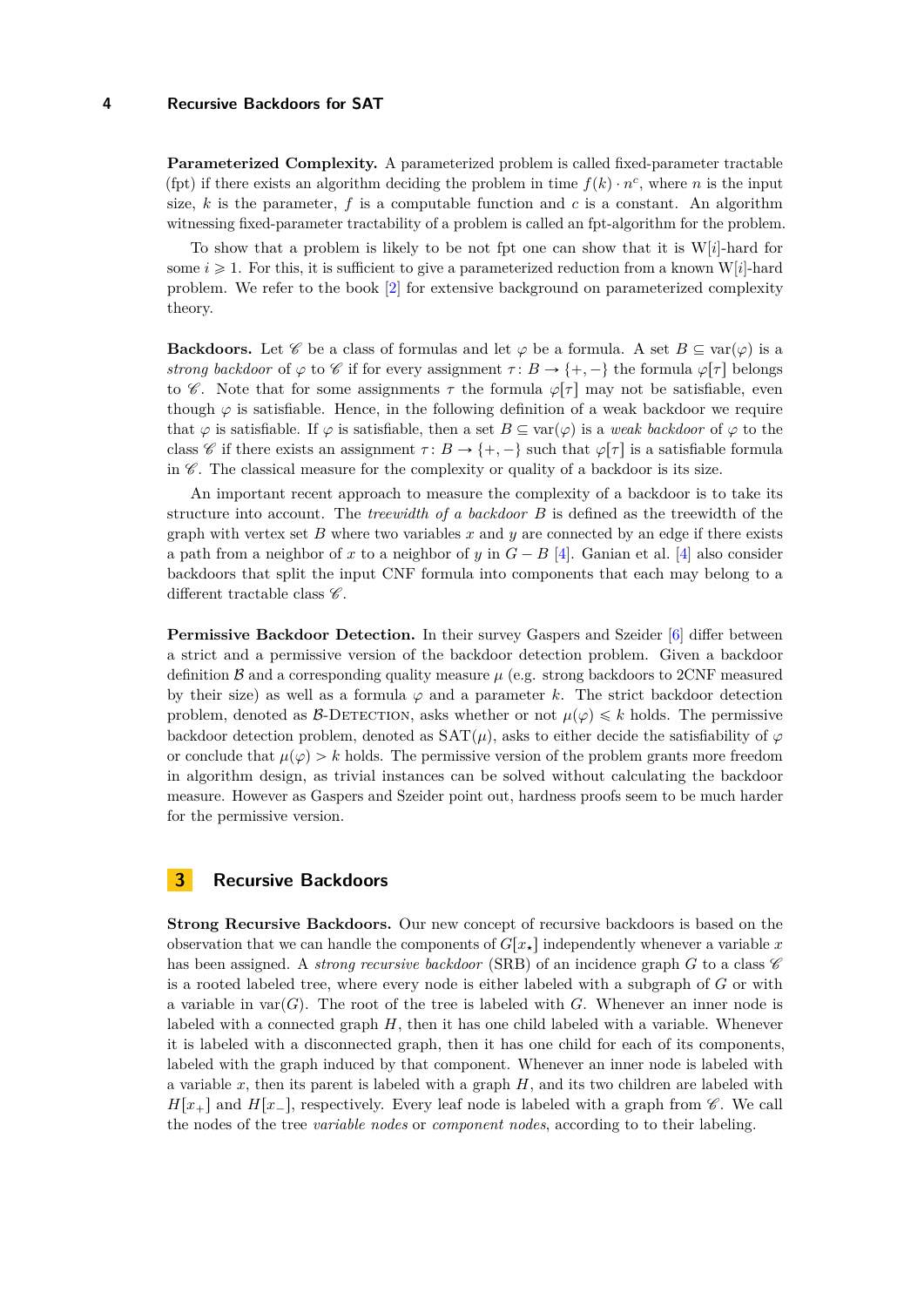The *depth* of a strong recursive backdoor is the maximal number of variable nodes from its root to one of its leafs. The *strong recursive backdoor depth* to a class  $\mathscr{C}$  (srbd $\varphi$ ) of an incidence graph *G* is the minimal depth of a strong recursive backdoor of *G* to  $\mathscr{C}$ . We give the following equivalent definition:

<span id="page-4-2"></span>§ **Definition 3.1** (Strong Recursive Backdoor Depth)**.** \$

$$
\operatorname{srbd}_{\mathscr{C}}(G) = \begin{cases} 0 & \text{if } G \in \mathscr{C} \\ 1 + \min_{x \in \operatorname{var}(G)} \max_{\star \in \{+, -\}} \operatorname{srbd}_{\mathscr{C}}(G[x_{\star}]) & \text{if } G \notin \mathscr{C} \text{ and } G \\ \max \{\operatorname{srbd}_{\mathscr{C}}(H) : H \text{ connected component of } G \} & \text{otherwise} \end{cases}
$$

To get a better understanding of strong recursive backdoor depth we give an example of a family of incidence graphs with unbounded backdoor treewidth to 2CNF but constant strong recursive backdoor depth to  $\mathcal{C}_0$ , the class of edgeless graphs. For any  $k \geq 0$ , define the graph  $G_k$  as follows. We start with a  $k \times k$  grid of clause vertices  $\{c_{1,1},...,c_{k,k}\},\$ depicted in yellow in [Figure 1.](#page-4-0) We connect a private variable vertex to each of the corners  $c_{1,1}, c_{1,k}, c_{k,1}, c_{k,k}$  of the grid. We now replace each path of the grid by a path of length 6 (containing 5 vertices). Every second vertex on a new path is a clause vertex, connected to the two adjacent variable vertices. Furthermore, we add a special variable vertex *x* that is connected alternatingly with positive and negative polarity (depicted in green and blue in the figure) to the clause vertices on the new paths. Variable vertices are depicted as white vertices in the figure.

Since every clause  $c_{i,j}$  is connected to at least 3 variables, every backdoor set *B* to 2CNF will have to contain at least one variable of every  $c_{i,j}$ . No matter which other variables are picked into *B*, the backdoor *B*-torso graph of *G* will always contain a  $k \times k$  grid as a minor, hence, will have treewidth at least *k*.

A strong recursive backdoor to  $\mathcal{C}_0$  with x as its root splits every grid clause into a separate component of constant size and and therefore has constant depth.

<span id="page-4-0"></span>

**Figure 1** From left to right:  $G_3$ ,  $G_3[x_+]$ , and  $G_3[x_-]$ .

**SAT Solving and SAT Counting using Strong Recursive Backdoors.** Similar to regular strong backdoor sets, strong recursive backdoors allow for polynomial time SAT Solving and SAT Counting if the backdoor is given as part of the input. First, we observe that even though it may have an unbounded branching degree, the size of a recursive backdoor is still linear in the size of its formula.

<span id="page-4-1"></span>§ **Lemma 3.2.** *Let T be a strong recursive backdoor with depth k of a formula ϕ to a class* C *. The number of leaf nodes in T, as well as the sum of number of vertices contained in leaf nodes is bound by*  $2^k \cdot |\varphi|$ *.*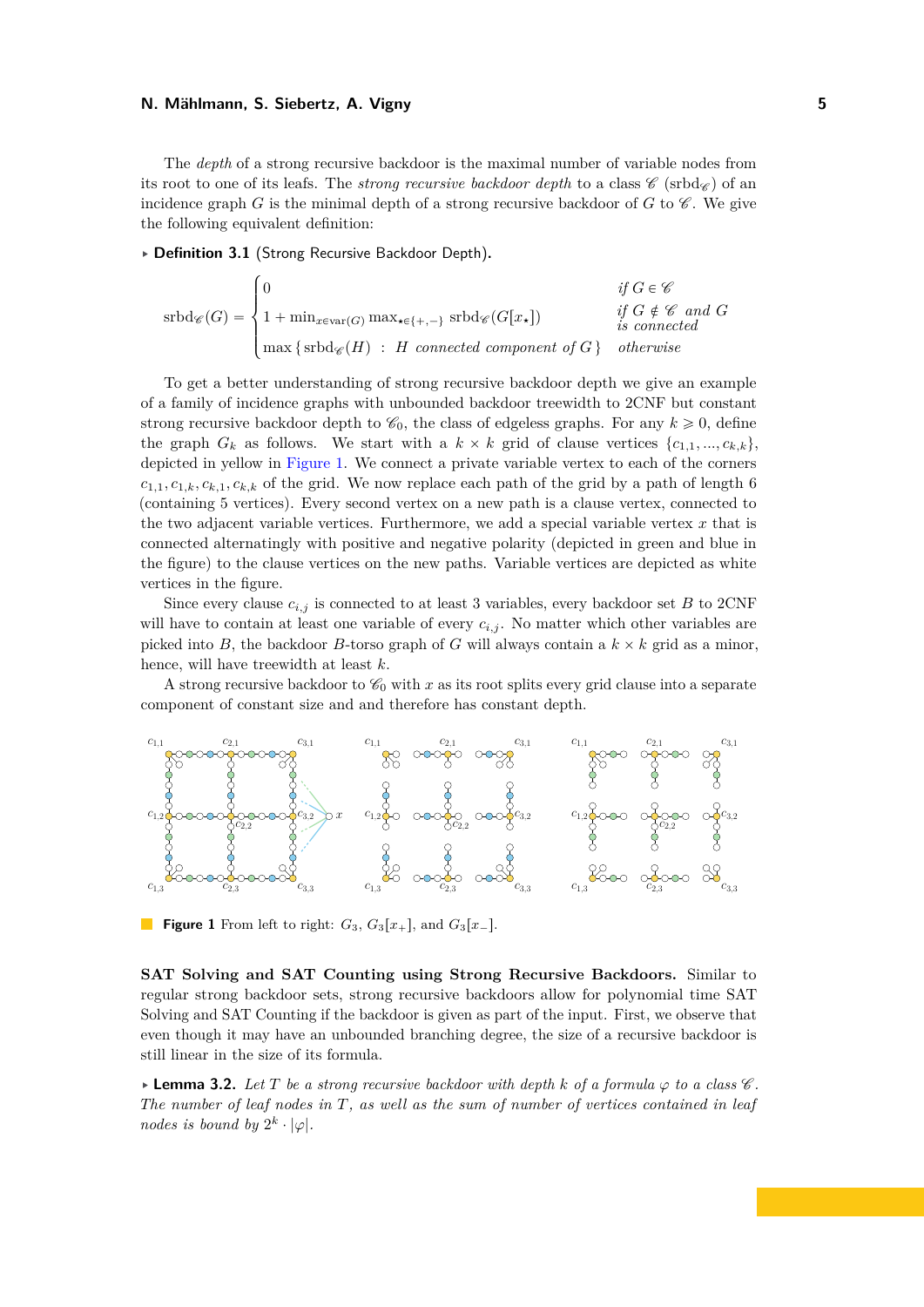**Proof.** Proof by induction on *k* and  $|\varphi|$ . The bound trivially holds when  $k = 0$  or  $|\varphi| = 1$ and the backdoor consists of a single leaf node.

In the inductive step, a variable node increases the backdoor depth and at most doubles the number of leaves and their contained vertices, as it branches on both polarities. A component node does not increase the backdoor depth, but branches over disjoint components of strictly smaller size. As the sum of the vertices contained in the components is equal to  $|\varphi|$ , the number of leaves and contained vertices is again bounded by  $2^k \cdot |\varphi|$ .

<span id="page-5-0"></span>We can use this observation to construct a straight-forward bottom-up algorithm:

 $\triangleright$  **Proposition 3.3.** *Given a strong recursive backdoor with depth k of a formula*  $\varphi$  *to a tractable class*  $\mathscr C$ , we can check the satisfiability or count satisfying assignments for  $\varphi$  in  $time\ 2^k \cdot \text{poly}(|\varphi|).$ 

**Proof.** By [Lemma 3.2,](#page-4-1) we know that we have at most  $2^k \cdot |\varphi|$  instances labeling leaves, which can be solved in polynomial time. For variable nodes, the instance labeling the node is satisfiable if and only if at least one of its two children is labeled with a satisfiable instance. The number of satisfiable assignments is the sum of the satisfiable assignments for its children. For component nodes, the instance labeling the node is satisfiable if and only if all of its children are labeled with satisfiable instances. The number of satisfiable assignments is the product of the satisfiable assignments for its children.

**Weak Recursive Backdoors.** Recall that in the definition of weak backdoors we consider only satisfiable formulas and aim to find an assignment  $\tau$  that leads to a satisfiable formula  $\varphi[\tau] \in \mathscr{C}$ . This is also the case in the following definition of weak recursive backdoor depth:

§ **Definition 3.4** (Weak Recursive Backdoor Depth)**.**

$$
\text{wrbd}_{\mathscr{C}}(G) = \begin{cases} 0 & \text{if } G \in \mathscr{C} \text{ and } G \\ \infty & \text{if } G \in \mathscr{C} \text{ and } G \\ & \text{if } G \in \mathscr{C} \text{ and } G \\ 1 + \min_{x \in \text{var}(G)} \min_{\star \in \{+, -\}} \text{wrbd}_{\mathscr{C}}(G[x_{\star}]) & \text{if } G \notin \mathscr{C} \text{ and } G \\ \max \{ \text{wrbd}_{\mathscr{C}}(H) \ : \ H \text{ connected component of } G \} & \text{otherwise} \end{cases}
$$

**SAT Solving using Weak Recursive Backdoors.** We can use the notion of weak recursive backdoors for SAT as follows. This time we do not assume that the backdoor is given with the input. Let  $\mathscr C$  be a class such that we can test membership and satisfiability in polynomial time. As above it is easy to see that the straight-forward algorithm that recursively assigns variables yields the following result. Given a formula  $\varphi$  and an integer  $k$ , we can test in time  $(2|\varphi|)^k \cdot poly(|\varphi|)$ , whether  $\varphi$  is satisfiable, unsatisfiable, or  $\varphi$  has weak recursive backdoor depth to  $\mathscr C$  greater than  $k$ . Note that when  $k$  is small, even this running time is a major improvement over the worst case running time of  $2<sup>cn</sup>$  implied by the exponential time hypothesis (ETH).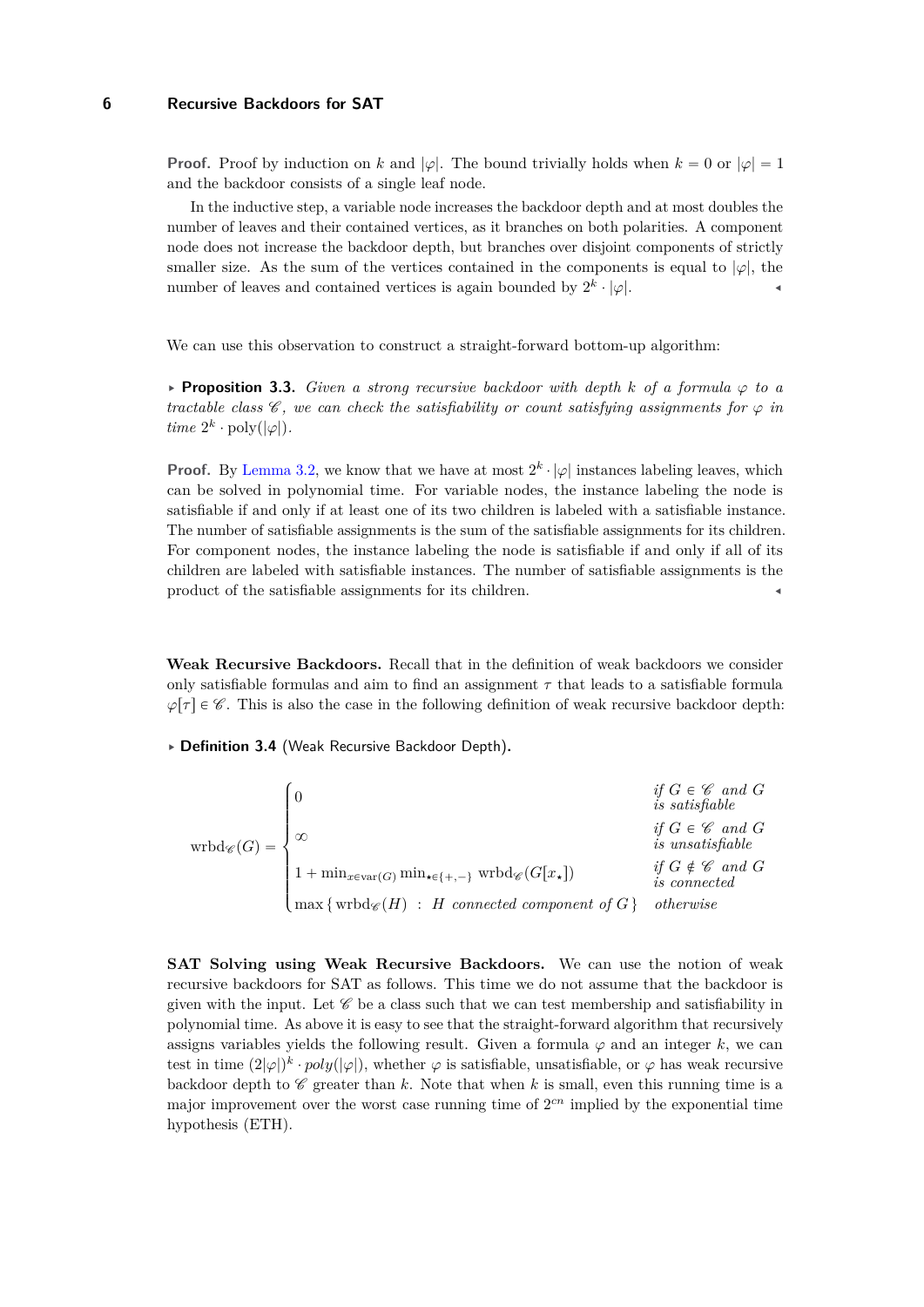# <span id="page-6-0"></span>**4 Proof Sketch**

Our goal is to show that the permissive backdoor detection problem  $\text{SAT}(\text{srbd}_{\mathscr{C}_0})$  is fixedparameter tractable. That is, we aim to decide for a given formula  $\varphi$  and parameter *k* whether  $\varphi$  is satisfiable or does not have a strong recursive backdoor of depth k to the class  $\mathscr{C}_0$ of empty formulas i.e.  $\mathrm{srbd}_{\mathscr{C}_0}(\varphi) > k$ . Our approach is based on two main observations: Formulas with strong recursive backdoor depth  $k$  to  $\mathcal{C}_0$  have both a maximal clause degree  $k$ (see [Lemma 5.1\)](#page-7-0) and a diameter bounded by  $\lambda_k := 4 \cdot 2^k$  in each connected component (see [Lemma 5.2\)](#page-7-1).

We are going to design a recursive algorithm that in every step finds a bounded depth SRB that reduces the maximal clause degree of  $\varphi$  by one, or proves that the strong recursive backdoor depth of  $\varphi$  is larger than *k*. We extend the SRB by recursively branching on its leaves until we reach  $\mathcal{C}_0$ . Since  $\varphi$  has maximal clause degree k this yields a bounded depth SRB to  $\mathscr{C}_0$  in fpt running time.

First, take a look at the special case where  $G := G_\varphi$  contains a clause c of width k, i.e. a *k*-clause. By our first observation, the existence of *c* implies that  $\mathrm{srbd}_{\mathscr{C}_0}(G) \geq k$ . Note that the degree of *c* can only be reduced by assigning a variable in its neighborhood.

<span id="page-6-1"></span>Next, consider the case where *G* contains two disjoint  $(k-1)$ -clauses  $c_1, c_2$  in the same connected component. Since *G* has limited diameter, there exists a path *P* of length  $\leq \lambda_k$ between them. Since  $c_1$  and  $c_2$  are part of the same component we are only allowed to assign one variable to reduce the backdoor depth of that component to  $k - 1$ . No matter which variable we choose, since  $c_1$  and  $c_2$  are disjoint, one of them will continue to exist in the reduced graph, which will then have backdoor depth at least  $k-1$  and again, the existence of  $c_1$ ,  $c_2$ , and P implies that  $\operatorname{srbd}_{\mathscr{C}_0}(G) \geq k$ .



**Figure 2** Schematic depiction of an obstruction-tree for maximal clause degree *d* and strong recursive backdoor depth  $d+2$ . Here, the notation "ot<sub>i,d</sub>" stands for the notion of  $(i, d, k)$ -obstructiontree, as formally defined in [Definition 5.3.](#page-8-0)

Given a maximal clause degree *d*, we generalize this strategy for arbitrary depths  $k = d + j$ by searching for so called *obstruction-trees*. An obstruction-tree for depth *k* is a structured set of vertices, whose existence in *G* will guarantee that *G* has a strong recursive backdoor depth of at least *k*. We start by searching for *d*-clauses as obstruction-trees for depth *d*. We search for obstruction-trees for depth  $d + j + 1$  by searching for two obstruction-trees of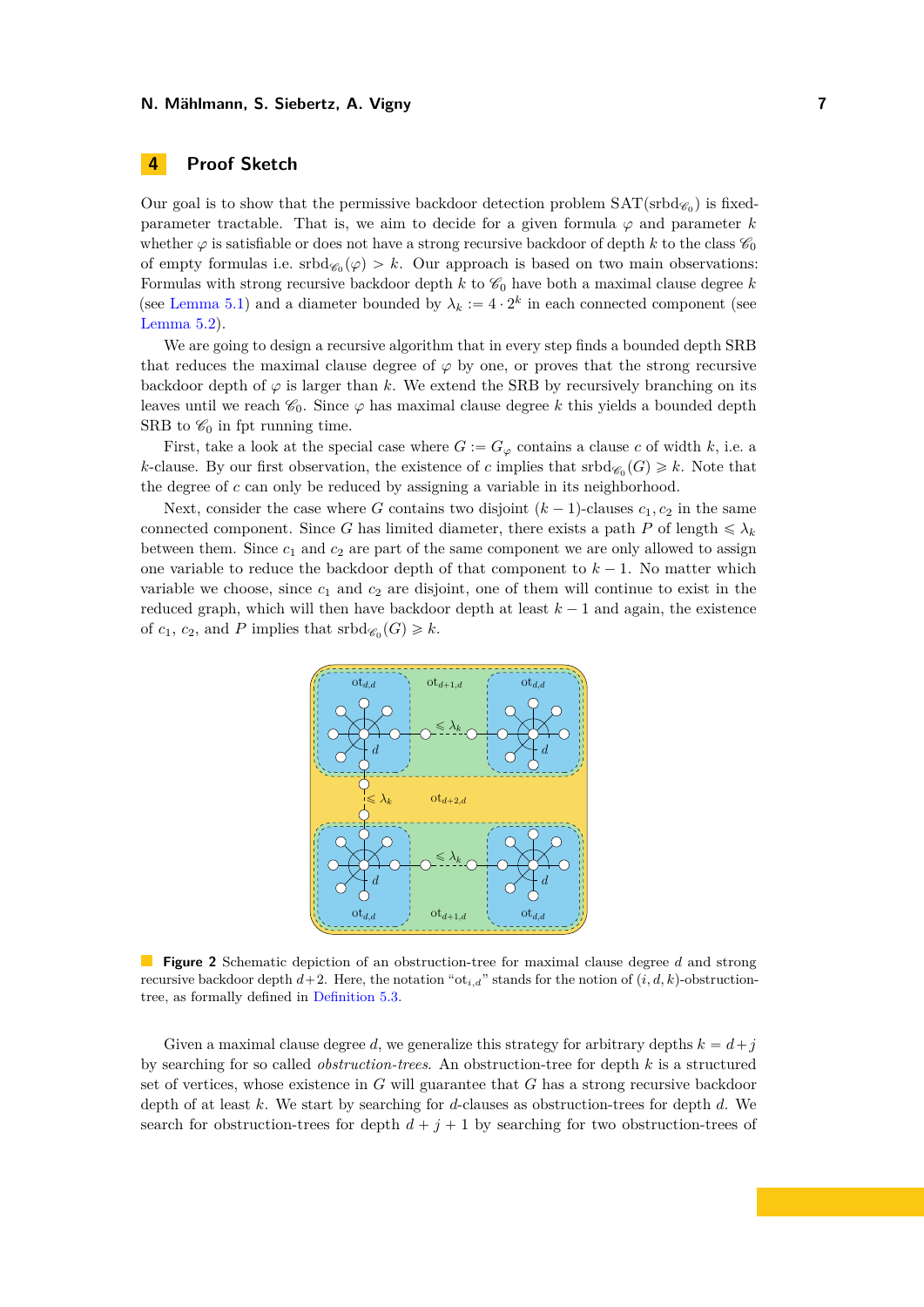depth  $d + j$  that have disjoint neighborhoods and are connected by a path of bounded length. A schematic depiction of obstruction-trees for maximal clause degree *d* and backdoor depths  $d, d + 1$ , and  $d + 2$  is shown in [Figure 2.](#page-6-1) Since the obstruction-trees are based on *d*-clauses we can construct an fpt algorithm that either finds an obstruction-tree or a small backdoor which reduces the maximal clause degree of  $G$  to  $d-1$ .

The algorithm to find obstruction-trees, described in [Proposition 5.9,](#page-9-0) is at the heart of our proof. We use this algorithm to solve *G* by recursively searching for obstruction-trees for depth  $k + 1$ . In each round we either abort and conclude that *G* has strong recursive backdoor depth at least  $k + 1$  or reduce *d* and recurse until we arrive at  $\mathscr{C}_0$ , where we can trivially check satisfiability. If the graph splits into multiple components we can handle the components separately and aggregate the results.

## **5 Permissive Strong Recursive Backdoor Detection to**  $\mathscr{C}_0$  **Is FPT**

<span id="page-7-0"></span>We start by formalizing and proving the observations made in [Section 4.](#page-6-0)

§ **Lemma 5.1** (Limited Clause Degree)**.** *For every incidence graph G and integer d, if*  ${\rm srbd}_{\mathscr{C}_0}(G) \leq d$ , then *G* has a maximal clause degree at most *d*, i.e.  $G \in \mathscr{C}_d$ .

**Proof.** Proof by induction on *d*.

*Base Case:*  $d = 0$ . If  $srbd_{\mathscr{C}_0}(G) \leq 0$ , then  $G \in \mathscr{C}_0$ .

*Induction Step:* Let *d* be an integer and *G* an incidence graph with  $\text{srbd}_{\mathscr{C}_0}(G) \leq d + 1$ . Let  $c$  be any clause in  $G$ . Let  $H$  be the connected component of  $c$  in  $G$ . By assumption,  $\mathrm{srbd}_{\mathscr{C}_0}(H) \leq d+1$ , and there must be a variable vertex *x* such that for every literal  $x_{\star}$  we have srbd<sub> $\mathscr{C}_0(H[x_{\star}]) \leq d$ . By induction, we also have that  $H[x_{\star}] \in \mathscr{C}_d$ .</sub>

*Case 1: x* is not connected to *c*. Then *c* is still intact in  $H[x_{\star}]$  and by induction contains at most *d* variables.

*Case 2: x* is connected to *c* by an edge with polarity +. Then *c* still exists in  $H[x_\_]$  and by induction has degree at most *d* in  $H[x_\_$ . Therefore *c* contains at most  $d+1$  variables in *G*.

*Case 3:* The case that *x* is connected to *c* by an edge with polarity  $-$  is analogous to *Case 2.* In all cases, *c* contains at most  $d+1$  variables in *G*, and therefore  $G \in \mathcal{C}_{d+1}$ .

<span id="page-7-1"></span> $\blacktriangleright$  **Lemma 5.2** (Low Diameter). Let G be a incidence graph. If either  $\mathrm{srbd}_{\mathscr{C}_0}(G) \leq k$  or  $\text{wrbd}_{\mathscr{C}_0}(G) \leq k$ , then every connected component of G has a diameter of at most  $4 \cdot 2^k - 4$ .

**Proof.** Proof by induction on *k*. For brevity we write  $\text{bd}(G) \leq k$  for the fact that either  $\text{wrbd}_{\mathscr{C}_0}(G) \leq k$  or  $\text{srbd}_{\mathscr{C}_0}(G) \leq k$ .

*Base Case:*  $k = 0$ . In this case, *G* is edgeless, and the statement holds.

*Induction Step:* Assume towards a contradiction that  $\text{bd}(G) \leq k+1$  and that *G* has a connected component *H* of diameter at least  $4 \cdot 2^{k+1} - 3$ . Hence *H* contains two vertices connected by a shortest path  $P = (v_1, \ldots, v_m)$  with  $m = 4 \cdot 2^{k+1} - 2$  (such that if  $v_i$  is a clause vertex, then  $v_{i+1}$  is a variable vertex, and if  $v_i$  is a variable vertex, then  $v_{i+1}$  is a clause vertex). Also there exists a literal  $y<sub>*</sub>$  such that *y* is a variable vertex in *H* witnessing that  $\text{bd}(G) \leq k + 1$ . Since *P* is a shortest path from  $v_1$  to  $v_m$ , *y* can only be connected to at most 2 clauses in  $P$  at distance 2 from each other. Let  $v_{i-1}$  and  $v_{i+1}$  be the two clauses connected to *y* (the reasoning also works with only one or zero such  $v_j$ ). Now assigning  $y_*$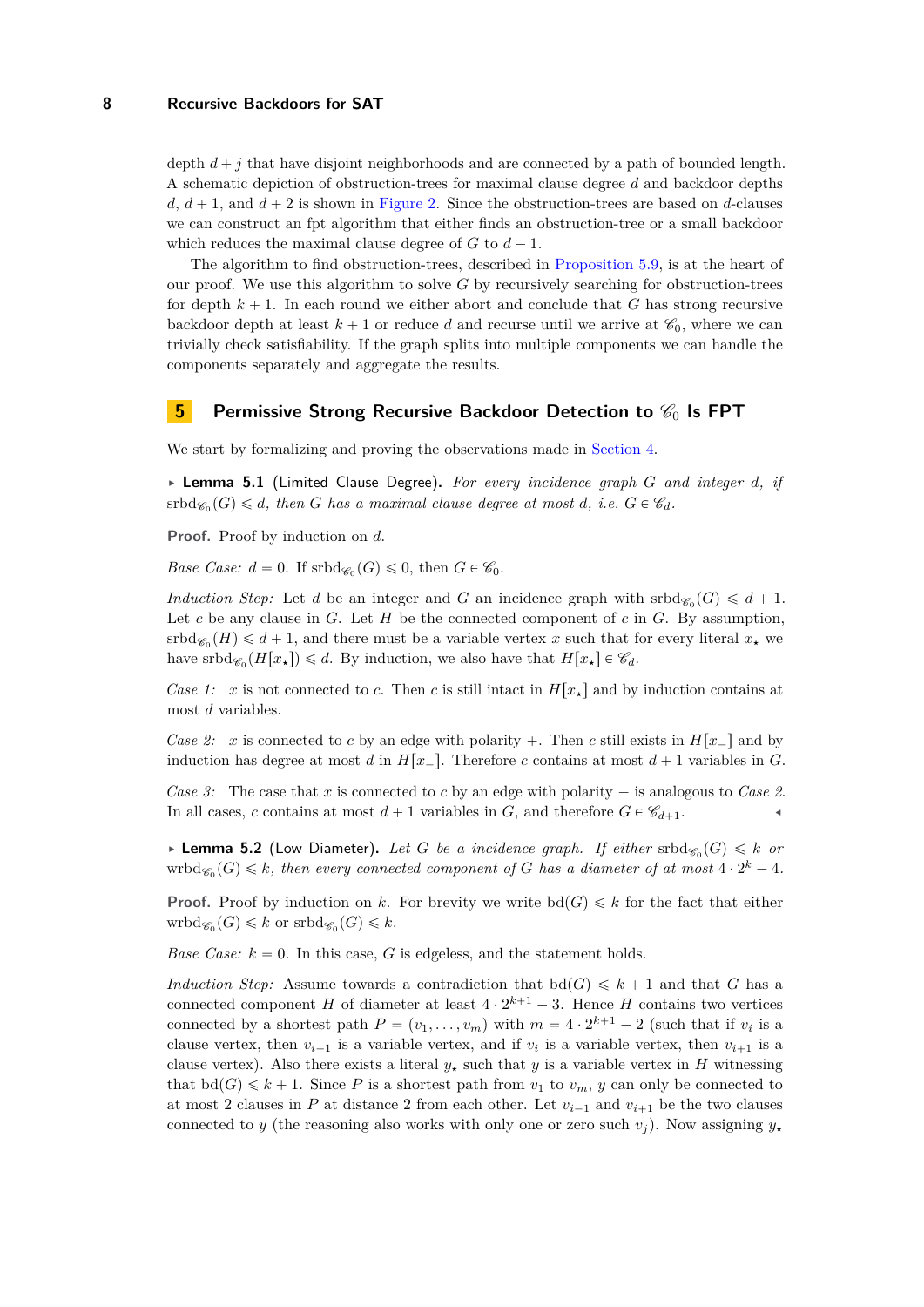can split *P* by deleting  $v_{i-1}$  and  $v_{i+1}$ . We then have that  $G[y_\star]$  still contains  $(v_1, ..., v_{i-2})$ and  $(v_{i+2},..., v_m)$  as shortest paths. One of those two paths will include at least

$$
\left\lceil \frac{m-3}{2} \right\rceil = \left\lceil \frac{4 \cdot 2^{k+1} - 2 - 3}{2} \right\rceil = \left\lceil 4 \cdot 2^k - \frac{5}{2} \right\rceil = 4 \cdot 2^k - 2
$$

vertices. One component of  $H[y_\star]$  therefore has a diameter of at least  $4 \cdot 2^k - 3$ . This contradicts the fact that, by induction,  $\text{bd}(H[y_*]) \leq k$ . Therefore we have  $\text{bd}(G) \leq k+1$ .

In the rest of the paper, we use  $\lambda_k = 4 \cdot 2^k$  for brevity.

## **5.1 Obstruction-Trees**

We now turn to the concept of obstruction-trees. We first define them and then prove some of their properties. The main property, proved in [Proposition 5.6,](#page-8-1) is that the existence of such trees witnesses a lower bound for the depth of a strong recursive backdoor to the class  $\mathscr{C}_0$ .

<span id="page-8-0"></span>§ **Definition 5.3** (Obstruction-Trees and Destroy Neighborhoods)**.** *For all integers k, d and incidence graphs G in*  $\mathscr{C}_d$ *, we inductively for*  $i \geq d$  *define the notion of an*  $(i, d, k)$ -obstructiontree *T of G with* elements  $V(T)$  *and* destroy-neighborhood  $N_G^{\dagger}[T]$ . We use  $\text{cla}(T)$  *and*  $\text{var}(T)$ *to denote the clauses and variables of*  $V(T)$ *.* 

*For a set*  $T = \{c, x_1, \ldots, x_d\}$ , where c is a *d*-clause of G with  $var(c) = \{x_1, \ldots, x_d\}$ , we have: **1.** *T is a*  $(d, d, k)$ *-obstruction-tree.* 

- **2.**  $V(T)$  are the elements of  $T$ *.*
- **3.**  $N_G^{\dagger}[T] := \text{var}(T) = \{x_1, \ldots, x_d\}.$

*Inductively, for a triple*  $T = (T_1, P, T_2)$  *where*  $T_1$  *and*  $T_2$  *are*  $(i, d, k)$ -obstruction-trees of G  $Such$  *that*  $N_G^{\dagger}[T_1] \cap N_G^{\dagger}[T_2] = \emptyset$ , and *P is a path of length at most*  $\lambda_k$  *connecting*  $T_1$  *and*  $T_2$ *, we have:*

- **1.** *T is an*  $(i + 1, d, k)$ -obstruction-tree.
- **2.**  $V(T) := V(T_1) \cup V(P) \cup V(T_2)$ .
- **3.**  $N_G^{\dagger}[T] := \text{var}(T) \cup \{x : \text{there exist } c_1, c_2 \in \text{cla}(T) \text{ with } \{x, c_1\} \in E_+ \text{ and } \{x, c_2\} \in E_-\}.$

We now show, that our definition of a destroy neighborhood is a small set of variables, that shields the obstruction-tree from the rest of the graph. Remember that  $\lambda_k = 4 \cdot 2^k$ .

<span id="page-8-3"></span> $\triangleright$  **Proposition 5.4** ( $N^{\dagger}$  ls Small). For all integers i, d, k with  $d \le k$ , for every incidence *graph G in*  $\mathscr{C}_d$ *, and every*  $(i, d, k)$ -obstruction-tree *T* of *G, we have*  $|V(T)| \leq 3^{i-d} \cdot \lambda_k$  *and*  $|N_G^{\dagger}[T]| \leq 3^{i-d} \cdot \lambda_k \cdot d.$ 

<span id="page-8-2"></span>§ **Proposition 5.5** (*N*: Is a Destroy Neighborhood)**.** *For all integers i, d, k, every incidence* graph G in  $\mathcal{C}_d$ , every  $(i, d, k)$ -obstruction-tree T of G, and every variable x of G, if  $x \notin N_G^{\dagger}[T]$ , *then T is also an*  $(i, d, k)$ -obstruction-tree in at least one of  $G[x_+]$  and  $G[x_-]$ .

Due to space constraints, both proofs were moved to [Appendix A.1](#page-12-15) and [Appendix A.2.](#page-13-0) We now turn to the main property of obstruction-trees, which explains why this notion is relevant in this context.

<span id="page-8-1"></span>§ **Proposition 5.6** (Obstruction-Trees Obstruct)**.** *For all integers i, d, k and every incidence graph G in*  $\mathscr{C}_d$ *, if there is an*  $(i, d, k)$ -obstruction-tree *T* of *G, then* srbd $_{\mathscr{C}_0}(G) \geq i$ *.*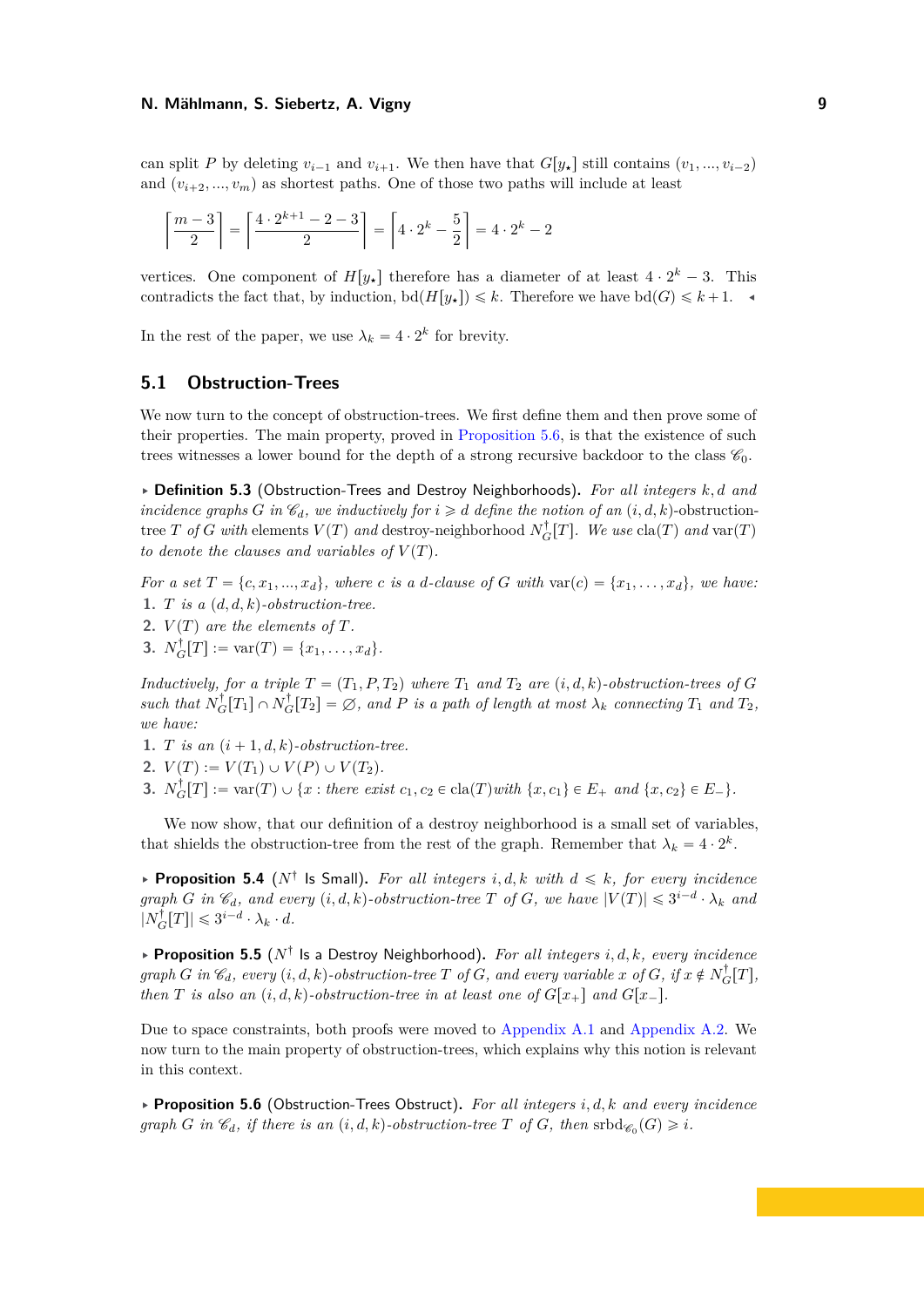**Proof.** Proof by induction on *i*.

*Base Case:*  $i = d$ . Follows immediately from [Lemma 5.1.](#page-7-0)

*Induction Step:* Let *T* be an  $(i + 1, d, k)$ -obstruction-tree of *G*, and assume towards a contradiction that  $\mathrm{srbd}_{\mathscr{C}_0}(G) < i + 1$ . By [Definition 5.3](#page-8-0) we get  $T_1$  and  $T_2$ , two  $(i, d, k)$ obstruction-trees connected by a path *P*. Additionally in every connected component *H* of *G*,  $\operatorname{srbd}_{\mathscr{C}_0}(H) < i + 1$  holds as well. Since  $V(T)$  is connected, there exists one component *H* containing *T*. Then, there must exists a variable *x* in *H* such that  $\text{srbd}_{\mathscr{C}_0}(H[x_+]) < i$ and  $\mathrm{srbd}_{\mathscr{C}_0}(H[x_-]) < i$ . Assume  $x \notin N_H^{\dagger}[T_1]$ . Then by [Proposition 5.5](#page-8-2) we get that either  $T_1$  remains an  $(i, d, k)$ -obstruction-tree in either  $H[x_+]$  or  $H[x_-]$ . We use the induction hypothesis to conclude that one of the graphs has strong recursive backdoor depth at least *i* and we get a contradiction. Assume  $x \in N_H^{\dagger}[T_1]$ . Then  $x \notin N_H^{\dagger}[T_2]$  by [Definition 5.3](#page-8-0) and we can make the same argument.

Finally, and for technical reasons, we need to show that if we assign a variable, we do not increase the strong recursive backdoor depth. Also if we find an obstruction-tree after assigning some variables, then it is also an obstruction-tree in the original graph with the same destroy neighborhood.

<span id="page-9-1"></span>▶ Lemma 5.7 (srbd<sub>%</sub>, Is Closed Under Assignments). For every integer *k*, every incidence  $graph\ G$ *, and every literal*  $x_{\star}$  *in*  $G$ *, if*  $srbd_{\mathscr{C}_0}(G) \leq k$ *, then*  $srbd_{\mathscr{C}_0}(G[x_{\star}]) \leq k$ *.* 

<span id="page-9-2"></span> $\triangleright$  **Proposition 5.8** (Obstruction-Trees Can Be Lifted). For all integers i, d, k with  $d \leq i$  and  $d \leq k$ *, every incidence graph G in*  $\mathcal{C}_d$ *, every obstruction-tree T and every literal*  $x_*$  *of G, if T is an*  $(i, d, k)$ -obstruction-tree of  $H := G[x_{\star}]$ , then *it is also an*  $(i, d, k)$ -obstruction-tree *of G* and we have  $N_G^{\dagger}[T] = N_H^{\dagger}[T]$ .

The proofs of these statements can be found in [Appendix A.3](#page-13-1) and [Appendix A.4.](#page-13-2)

## **5.2 Algorithms**

We finally turn to the algorithm. We first show that we can efficiently compute an obstructiontree, or make progress towards computing a strong recursive backdoor to  $\mathscr{C}_0$ . Making progress here means decreasing the clause degree of the graph. At every step, the algorithm may stop if it concludes that  $\mathrm{srbd}_{\mathscr{C}_0}(G) > k$ .

<span id="page-9-0"></span>§ **Proposition 5.9** (Obstruction-Trees Are Easy to Compute)**.** *There is an algorithm that, given three integers i, d, k, with*  $d \leq i \leq k + 1$ *, and an incidence graph G in*  $\mathcal{C}_d$ *, in time*  $2^{2^O(k)} \cdot |G|$ *either*

- **1.** *returns an*  $(i, d, k)$ -obstruction-tree  $T$ , or
- **2.** *returns a strong recursive backdoor B to*  $C_{d-1}$  *of depth at most*  $g(i, d, k) := 3^{i-d} \cdot \lambda_k \cdot d$ , *or*
- **3.** *concludes that*  $\operatorname{srbd}_{\mathscr{C}_0}(G) > k$ *.*

**Proof.** We fix *d, k* and prove the claims by induction on *i* and |*G*|.

*Base Case:* When  $i = d$ , we search for a clause c connected to d variables. If we find c, then *c* is a  $(d, d, k)$ -obstruction-tree and we return it. If there is no such clause, then *G* is also in  $\mathscr{C}_{d-1}$ , and the leaf node labeled *G* is a strong recursive backdoor to  $\mathcal{C}_{d-1}$ .

*Induction Step on i:* We now fix *i* and assume that have a working algorithm with parameters  $(i, d, k)$  for any incidence graph  $G \in \mathcal{C}_d$ . We now explain by induction on  $|G|$  how to build an algorithm with parameters  $(i + 1, d, k)$ .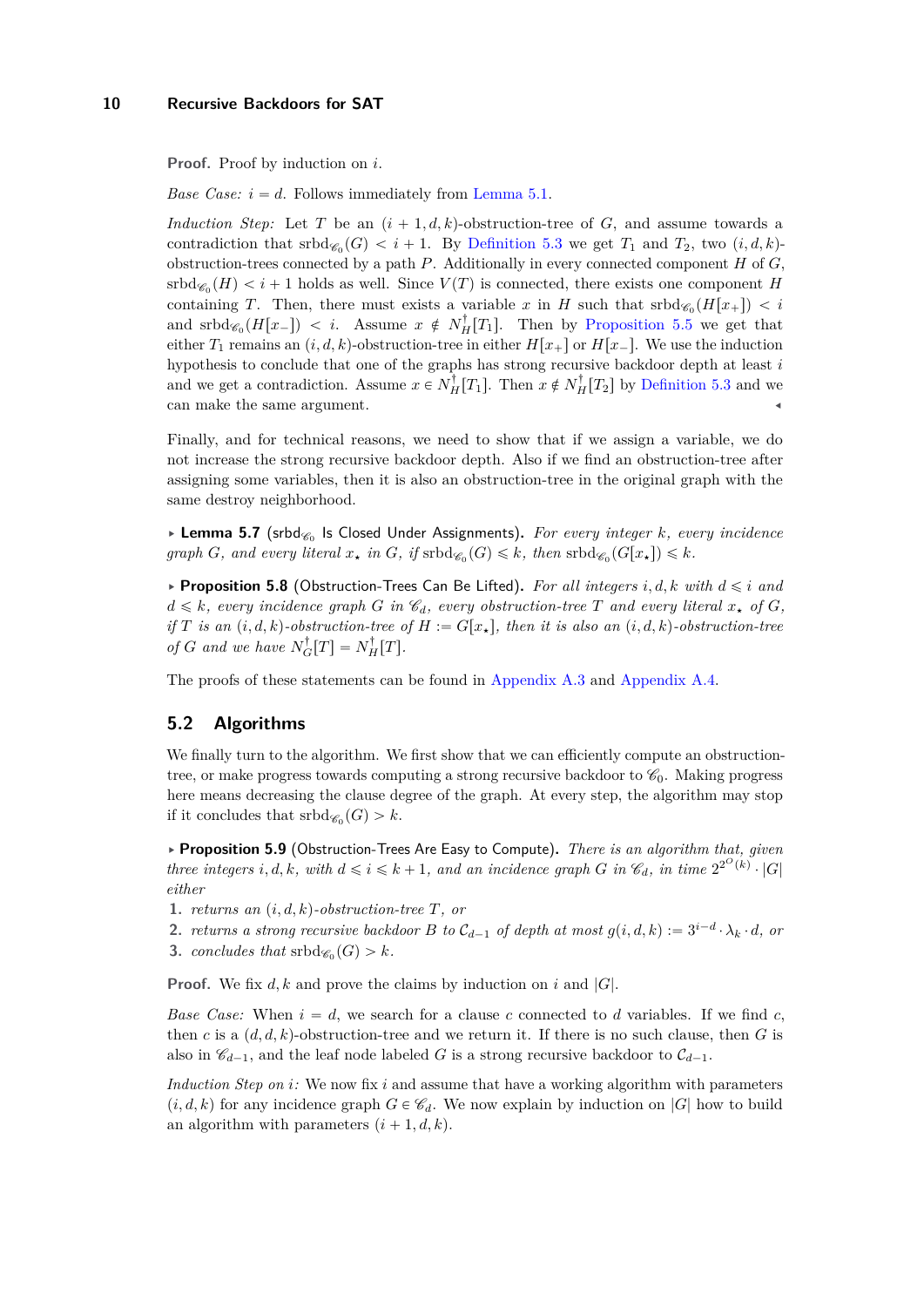*Base Case:* In the base case  $|G| = 1$ , then  $G \in \mathcal{C}_0$ , and there is nothing to do.

*Induction Step on* |*G*| *when G is not connected:* All connected components of *G* have size strictly smaller than *G*, and we can run the algorithm with parameters  $(i + 1, d, k)$  on each. If in one connected component *H*, we find an  $(i + 1, d, k)$ -obstruction-tree *T*, then *T* is also an  $(i + 1, d, k)$ -obstruction-tree of *G* and we are done. If for one connected component *H* we have  $\mathrm{srbd}_{\mathscr{C}_0}(H) > k$ , then it also holds that  $\mathrm{srbd}_{\mathscr{C}_0}(G) > k$ . Finally, if for every connected component *H* we find a strong recursive backdoor  $B_H$  to  $C_{d-1}$  of depth at most  $g(i+1, d, k)$ , we can merge them to build a recursive backdoor *B* to  $C_{d-1}$  for *G*. In order to do this, we insert a root node labeled *G*, whose children are all the *BH*. Since we do not insert a variable node, *B* has still depth at most  $q(i + 1, d, k)$ .

*Induction Step on* |*G*| *when G is connected:* In this case, we use the induction hypothesis on *G* with parameters  $(i, d, k)$ . If the algorithm provides a strong recursive backdoor or concludes that  $\mathrm{srbd}_{\mathscr{C}_0}(G) > k$ , we are done. We focus on the case where the algorithm returns an  $(i, d, k)$ -obstruction-tree *T* for *G* and  $N_G^{\dagger}[T]$ . We define  $\mathcal T$  as the set of all possible truth assignments to the variables of  $N_G^{\dagger}[T]$ . For every  $\tau$  in  $\mathcal{T}$ , we define  $H_{\tau} := G[\tau]$ . On every  $H_{\tau}$  we run the algorithm given by induction with parameters  $(i, d, k)$ .

*Case 1:* For at least one  $H_{\tau}$  we have that  $\text{srbd}_{\mathscr{C}_0}(H_{\tau}) > k$ . By [Lemma 5.7,](#page-9-1)  $\text{srbd}_{\mathscr{C}_0}(G) > k$ follows.

*Case 2:* For at least one  $H<sub>\tau</sub>$  we find an  $(i, d, k)$ -obstruction-tree  $T<sub>2</sub>$ . By [Proposition 5.8,](#page-9-2)  $T<sub>2</sub>$ is also an  $(i, d, k)$ -obstruction-tree in *G* and  $N_{H_{\tau}}^{\dagger}[T_2] = N_G^{\dagger}[T_2]$ . Since none of the variables in  $N_G^{\dagger}[T_1]$  appear in  $H_{\tau}$ , we have that  $N_G^{\dagger}[T_1] \cap N_G^{\dagger}[T_2] = \emptyset$ . We run a BFS algorithm to find a shortest path *P* between a vertex of  $T_1$  and  $T_2$  in *G*. If *P* has length greater than  $\lambda_k$ . we can conclude that  $\text{srbd}_{\mathscr{C}_0}(G) > k$  by [Lemma 5.2.](#page-7-1) If *P* has length at most  $\lambda_k$ , we have that  $(T_1, P, T_2)$  is an  $(i + 1, d, k)$ -obstruction-tree in *G*.

*Case 3:* For every  $H<sub>\tau</sub>$  we find a strong recursive backdoor  $B<sub>\tau</sub>$  for to  $\mathscr{C}_0$  of depth at most  $g(i, d, k)$ . In this case, we can combine them and build a strong recursive backdoor *B* of *G* to  $\mathcal{C}_{d-1}$ . To do so, we start with the complete binary tree, where at each step we branch over one variable in  $N_G^{\dagger}[T_1]$ . At depth  $|N_G^{\dagger}[T_1]|$ , each node corresponds to an assignment  $\tau$  of  $\mathcal T$ . We then finish the tree by plugging  $B_{\tau}$  in the branch corresponding to  $\tau$ . *B* is a strong recursive backdoor of *G* to  $\mathcal{C}_{d-1}$ , and its depth is bounded by:  $|N_G^{\dagger}[T_1]| + g(i, d, k) \leq g(i + 1, d, k)$ .

*Time Complexity:* The proof for the time complexity can be found in [Appendix A.5.](#page-14-0)

We now use the result of [Proposition 5.9](#page-9-0) sufficiently many times so that the degree of the input graph reaches 0. Again, at any point, the algorithm may stop and conclude that  $srbd_{\mathscr{C}_0}(G) > k$ . Remember that  $\lambda_k = 4 \cdot 2^k$ .

<span id="page-10-0"></span>§ **Theorem 5.10.** *There is an algorithm that, given as input an integer k and an incidence*  $graph G, in time 2^{2^{\mathcal{O}(k)}} \cdot |G|$  *either:* 

**1.** *returns a strong recursive backdoor of G to*  $\mathscr{C}_0$  *of depth at most*  $3^k \cdot \lambda_k \cdot k^2$ , *or* 

**2.** *concludes that*  $\mathrm{srbd}_{\mathscr{C}_0}(G) > k$ *.* 

**Proof.** Let *d* be the maximal degree of a clause in *G*. If  $d > k$  conclude that  $\text{srbd}_{\mathscr{C}_0}(G) > k$ by [Lemma 5.1.](#page-7-0) Otherwise handle *G* using induction on *d* to search for a SRB to  $\mathcal{C}_0$  of depth at most  $3^k \cdot \lambda_k \cdot d^2$ :

*Base Case:*  $G \in \mathcal{C}_0$  and the node labeled *G* is a SRB to  $\mathcal{C}_0$  of depth 0.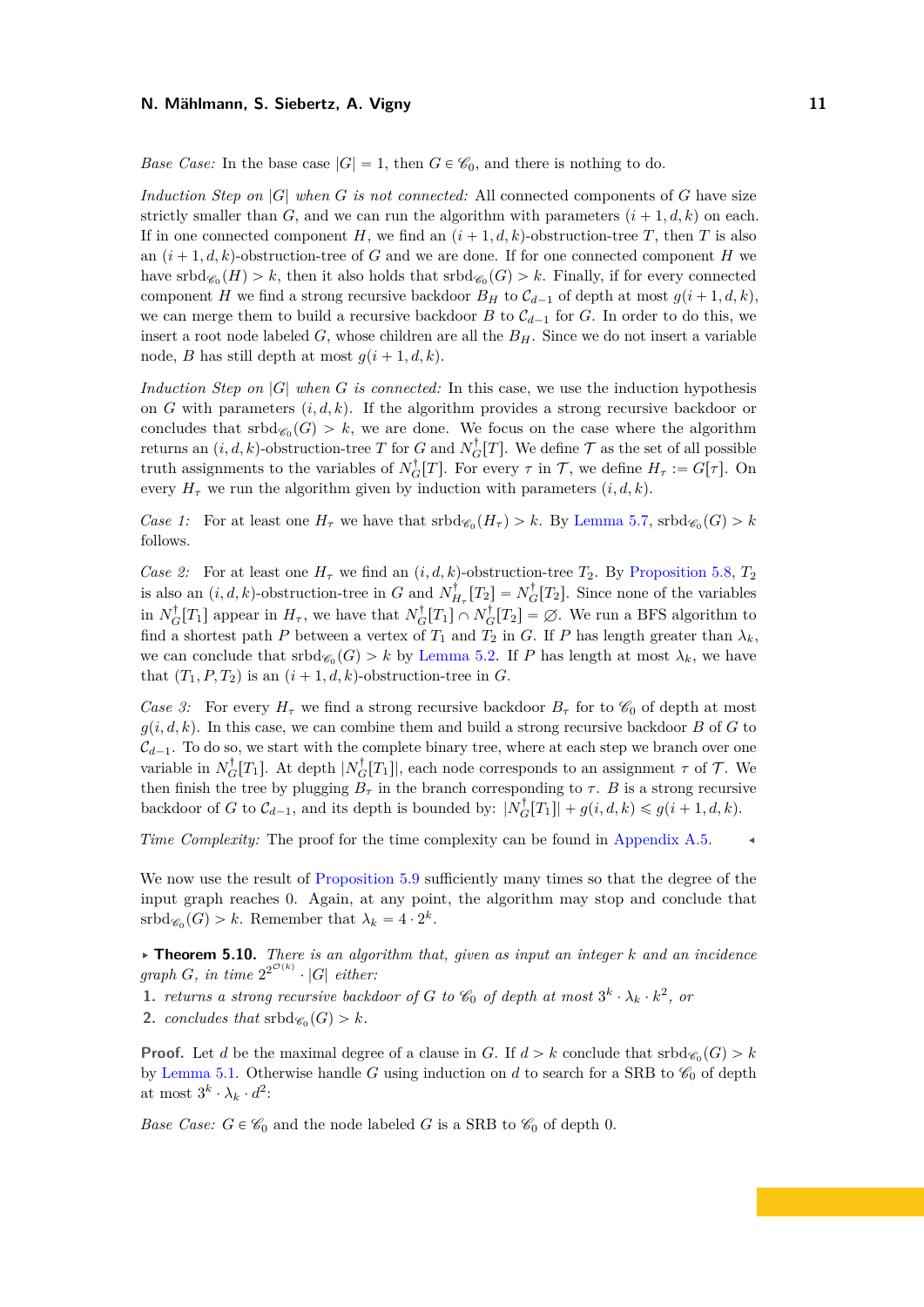*Induction Step:*  $G \in \mathcal{C}_{d+1}$ . Run the algorithm presented in [Proposition 5.9](#page-9-0) with parameters  $(k+1, d+1, k)$  on *G*. If it concludes that  $\text{srbd}_{\mathscr{C}_0}(G) > k$ , or returns a  $(k+1, d+1, k)$ obstruction-tree, conclude that  $\operatorname{srbd}_{\mathscr{C}_0}(G) > k$  by [Proposition 5.6.](#page-8-1) If a SRB *B* is returned, then *B* will have depth at most  $3^{k+1-(d+1)} \cdot \lambda_k \cdot (d+1) \leq 3^k \cdot \lambda_k \cdot (d+1)$  and every leaf of *B* will be labeled with a graph  $H$  in  $\mathcal{C}_d$ .

We then apply the algorithm given by the induction hypothesis to every *H*. If for one *H* we get that  $\mathrm{srbd}_{\mathscr{C}_0}(H) > k$ , conclude that  $\mathrm{srbd}_{\mathscr{C}_0}(G) > k$  by [Lemma 5.7.](#page-9-1) If for every *H* we get a SRB  $B_H$  to  $\mathscr{C}_0$  of depth at most  $3^k \cdot \lambda_k \cdot d^2$ , we use the results to build a SRB to  $\mathscr{C}_0$ for *G*. To do so, we replace the leaf labeled *H* in *B* with  $B_H$  for every *H*. As a result, *B* will be extended to be a SRB for *G* to  $\mathcal{C}_0$  with depth at most  $3^k \cdot \lambda_k \cdot (d+1)^2$ .

*Time Complexity:* The proof for the time complexity can be found in [Appendix A.6.](#page-14-1)

 $\triangleright$  **Corollary 5.11.** *Given a formula*  $\varphi$  *and a parameter k there is an algorithm that solves*  $SAT(\text{srbd}_{\mathscr{C}_0})$  in time  $2^{2^{\mathcal{O}(k)}} \cdot |\varphi|$ *.* 

**Proof.** We compute the satisfiability of  $\varphi$  in two steps. First run the algorithm given in [Theorem 5.10](#page-10-0) with parameters  $\varphi$  and *k* in time  $2^{2^{\mathcal{O}(k)}} \cdot |\varphi|$ . If the algorithm concludes that  $\text{srbd}_{\mathscr{C}_0}(\varphi) > k$  we are finished. Otherwise a SRB with depth at most  $3^k \cdot \lambda_k \cdot k^2$  of  $\varphi$  to  $\mathscr{C}_0$ is returned.

Second, we make use of the calculated SRB by running the algorithm described in [Proposition 3.3,](#page-5-0) to determine the satisfiability of  $\varphi$ . The satisfiability of a formula in  $\mathscr{C}_0$  can be checked in constant time: If it contains no clause, then all clauses are trivially satisfied. If it contains at least one clause, then that clause is empty and unsatisfiable. Therefore the second step runs in time  $\mathcal{O}(2^{3^k \cdot \lambda_k \cdot k^2} \cdot |\varphi|)$ . Adding up the running times, we get a total time complexity of  $2^{2^{\mathcal{O}(k)}} \cdot |\varphi|$ .

# **6 Weak Recursive Backdoor Detection to**  $\mathscr{C}_0$  **Is**  $W[2]$ -Hard

In this section, we show that the parametrized problem of detecting a weak recursive backdoor of depth  $k$  to the class of edgeless graphs is  $W[2]$ -hard when parametrized by  $k$ .

<span id="page-11-0"></span>§ **Theorem 6.1.** Weak-Recursive-C0-Backdoor-Detection *is W[2]-hard.*

Due to space constraints, the proof was moved to [Appendix A.7.](#page-15-0)

# **7 Conclusion**

We have proposed the new notions of *strong* and *weak recursive backdoors*, which exploit the structure of formulas that can be recursively split into independent parts by partial assignments. Recursive backdoors are measured by their depth and can contain, even at bounded depth, an unbounded number of variables. In our work we have focused on the tractable base class of empty formulas  $\mathcal{C}_0$ . We have shown, that detecting weak recursive backdoors to  $\mathcal{C}_0$  is W[2]-hard. Our main technical contribution is an fpt algorithm that detects strong recursive backdoors of bounded depth to  $\mathcal{C}_0$ . Even for  $\mathcal{C}_0$  this extends tractable SAT Solving to a new class of formulas.

Our result raises the question of whether the detection of strong recursive backdoors can be expanded to larger base classes such as 2CNF or Horn. Especially 2CNF seems to be in reach, as similar to  $\mathcal{C}_0$ , incidence graphs of formulas with bounded recursive backdoor depth to 2CNF have a bounded clause degree. This is the first ingredient for our algorithm to  $\mathscr{C}_0$ . However our algorithm is limited to finding backdoors to  $\mathcal{C}_0$ , as the second ingredient, which is bounded incidence graph diameter, is not given when searching for backdoors to 2CNF.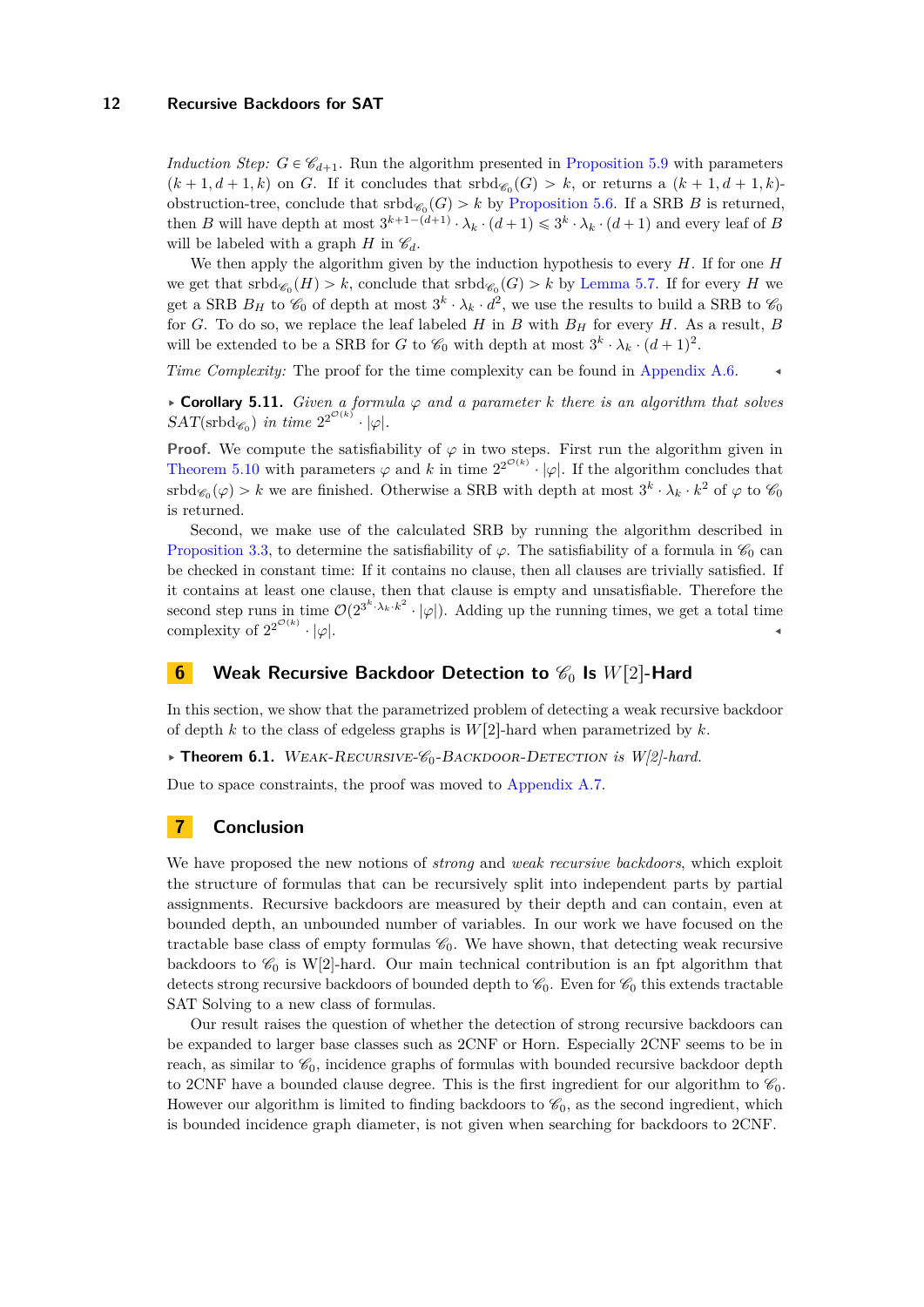#### **References**

- <span id="page-12-0"></span>**1** Stephen A Cook. The complexity of theorem-proving procedures. In *Proceedings of the third annual ACM symposium on Theory of computing*, pages 151–158, 1971.
- <span id="page-12-14"></span>**2** Marek Cygan, Fedor Fomin, Lukasz Kowalik, Daniel Lokshtanov, Dániel Marx, Marcin Pilipczuk, Michał Pilipczuk, and Saket Saurabh. *Parameterized Algorithms*. 01 2015.
- <span id="page-12-2"></span>**3** Vijay Ganesh and Moshe Y. Vardi. On the unreasonable effectiveness of SAT solvers. In *Beyond the Worst-Case Analysis of Algorithms*, pages 547–566. 2020.
- <span id="page-12-10"></span>**4** Robert Ganian, MS Ramanujan, and Stefan Szeider. Backdoor treewidth for sat. In *International Conference on Theory and Applications of Satisfiability Testing*, pages 20–37. Springer, 2017.
- <span id="page-12-7"></span>**5** Serge Gaspers, Neeldhara Misra, Sebastian Ordyniak, Stefan Szeider, and Stanislav Živný. Backdoors into heterogeneous classes of SAT and CSP. *Journal of Computer and System Sciences*, 85:38–56, 2017.
- <span id="page-12-11"></span>**6** Serge Gaspers and Stefan Szeider. Backdoors to satisfaction. In *The Multivariate Algorithmic Revolution and Beyond*, pages 287–317. Springer, 2012.
- <span id="page-12-6"></span>**7** Serge Gaspers and Stefan Szeider. Strong backdoors to bounded treewidth SAT. *2013 IEEE 54th Annual Symposium on Foundations of Computer Science*, 2013.
- <span id="page-12-1"></span>**8** Russell Impagliazzo, Ramamohan Paturi, and Francis Zane. Which problems have strongly exponential complexity? *Journal of Computer and System Sciences*, 63(4):512–530, 2001.
- <span id="page-12-5"></span>**9** N. Nishimura, P. Ragde, and Stefan Szeider. Detecting backdoor sets with respect to horn and binary clauses. In *SAT*, 2004.
- <span id="page-12-9"></span>**10** Sebastian Ordyniak, André Schidler, and Stefan Szeider. Backdoor DNFs. Technical Report AC-TR-21-001, Algorithms and Complexity Group, TU Wien, 2021.
- <span id="page-12-13"></span>**11** Neil Robertson and Paul D Seymour. Graph minors V. excluding a planar graph. *Journal of Combinatorial Theory, Series B*, 41(1):92–114, 1986.
- <span id="page-12-8"></span>**12** Marko Samer and Stefan Szeider. Backdoor trees. In *Proceedings of the 23rd National Conference on Artificial Intelligence - Volume 1*, AAAI'08, page 363–368. AAAI Press, 2008.
- <span id="page-12-3"></span>**13** Marko Samer and Stefan Szeider. Algorithms for propositional model counting. *Journal of Discrete Algorithms*, 8(1):50–64, 2010.
- <span id="page-12-12"></span>**14** Marko Samer and Stefan Szeider. Fixed-parameter tractability. Technical Report AC-TR-21-004, Algorithms and Complexity Group, TU Wien, 2021. Chapter 17, Handbook of Satisfiability, 2nd Edition, 2021.
- <span id="page-12-4"></span>**15** Ryan Williams, Carla P. Gomes, and Bart Selman. Backdoors to typical case complexity. In *Proceedings of the 18th International Joint Conference on Artificial Intelligence*, IJCAI'03, page 1173–1178. Morgan Kaufmann Publishers Inc., 2003.

# **A Omitted Proofs**

### <span id="page-12-15"></span>**A.1 Proof of [Proposition 5.4](#page-8-3)**

**Proof.** The second claim easily follows the first one. The set  $N_T^{\dagger}[G]$  contains var $(T)$  and at most the variables connected to a clause from  $\text{cla}(T)$ . Since  $G \in \mathscr{C}_d$ , we get that  $|N_G^{\dagger}[T]| \leq |V(T)| \cdot d$ . Now we prove that  $|V(T)| \leq 3^{i-d} \cdot \lambda_k$  by induction on *i*.

*Base Case: T* is an  $(d, d, k)$ -obstruction-tree. By definition,  $|V(T)| = |T| = d + 1 \leq 3^{d-d} \cdot \lambda_k$ .

*Induction Step: T* is an  $(i + 1, d, k)$ -obstruction-tree. Then  $T = (T_1, P, T_2)$  such that  $T_1$ and  $T_2$  are  $(i, d, k)$ -obstruction-trees of *G* and  $|V(T)| \leq |V(T_1)| + |V(P)| + |V(T_2)|$ . We apply our induction hypothesis to conclude that both  $V(T_1)$  and  $V(T_2)$  have at most  $3^{i-d} \cdot \lambda_k$ elements. *P* has at most  $\lambda_k$  elements by definition. We conclude that  $|V(T)| \leq 3 \cdot 3^{i-d} \cdot \lambda_k =$  $3^{i+1-d}$  $\cdot \lambda_k$ .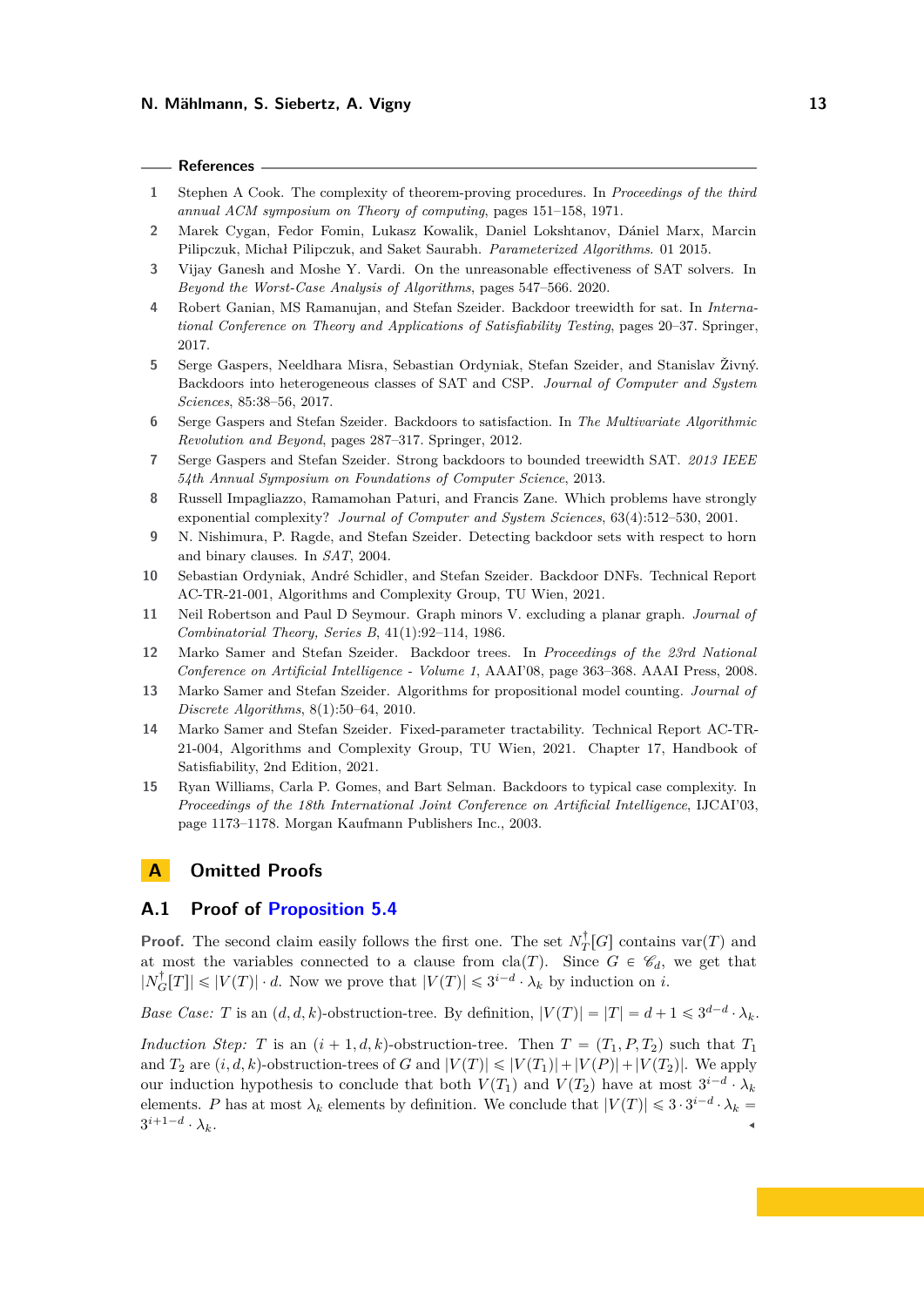## <span id="page-13-0"></span>**A.2 Proof of [Proposition 5.5](#page-8-2)**

<span id="page-13-3"></span>In order to prove [Proposition 5.5,](#page-8-2) we first prove an intermediate result:

§ **Proposition A.1** (Obstruction-Trees Are only Influenced by Adjacent Variables)**.** *For all integers i, d, k, every incidence graph G in*  $\mathscr{C}_d$ *, every*  $(i, d, k)$ -obstruction-tree *T* of *G, every variable x* in *G*, and every polarity  $\star$ , if  $x \notin \text{var}(T)$  and for all  $c \in \text{cla}(T)$  we have  $\{x, c\} \notin E_{\star}$ , *then T is still an*  $(i, d, k)$ -obstruction-tree in  $G[x, .]$ .

**Proof.** Proof by induction on *i*.

*Base Case:*  $i = d$ . Then *T* contains a *d*-clause *c* and its adjacent variables var $(T)$ . If  $x \notin$  $var(T)$ , then *T* remains untouched and continues to be a  $(d, d, k)$ -obstruction-tree of  $G[x, k]$ .

*Induction Step:*  $i > d$ . Then  $T = (T_1, P, T_2)$ , where  $T_1$  and  $T_2$  are  $(i, d, k)$ -obstruction-trees of *G*. Assume  $x \notin \text{var}(T)$  and for all  $c \in \text{cla}(T)$  we have  $\{x, c\} \notin E_\star$ . Since  $\text{cla}(T_1)$  and  $\text{cla}(T_2)$ are both subsets of cla $(T)$  we can apply our induction hypothesis and conclude that  $T_1$  and  $T_2$ are still  $(i, d, k)$ -obstruction-trees of  $G[x_{\star}]$ . Since  $G[x_{\star}]$  is a subgraph of *G* we know that  $N_{G[x_*]}^{\dagger}[T_1] \cap N_{G[x_*]}^{\dagger}[T_2]$  is still empty. Since *x* is not contained in var $(P) \subseteq \text{var}(T)$  and is also not connected to a clause of  $\text{cla}(P) \subseteq \text{cla}(T)$  by polarity  $\star$ , we conclude that *P* still is a path of the same length in  $G[x_{\star}]$ . It follows that *T* must be  $(i + 1, d, k)$ -obstruction-tree in  $G[x_{\star}]$ .

We now continue with the proof of [Proposition 5.5:](#page-8-2)

**Proof.** Assume towards a contradiction that  $x \notin N_G^{\dagger}[T]$  and *T* is no  $(i, d, k)$ -obstruction-tree of  $G[x_+]$  and  $G[x_-]$ . If *T* is no  $(i, d, k)$ -obstruction-tree in  $G[x_+]$ , then by [Proposition A.1,](#page-13-3) either  $x \in \text{var}(T)$  or there exists a clause  $c_1$  connected to x by a positive edge. Since the former contradicts with  $x \notin N_G^{\dagger}[T]$ , we have that  $c_1$  exists. Now assume that  $T$  is also no  $(i, d, k)$ -obstruction-tree in  $G[x_$ . By the same reasoning conclude that there exists a clause  $c_2$  connected to x by a negative edge. From the existence of both  $c_1$  and  $c_2$  connected with different polarities to *x* we conclude that  $x \in N_G^{\dagger}[T]$  and get a contradiction.

#### <span id="page-13-1"></span>**A.3 Proof of [Lemma 5.7](#page-9-1)**

**Proof.** Proof by induction on *k*.

*Base Case:*  $k = 0$ . Then *G* is edgeless and remains edgeless when a variable is assigned.

*Induction Step:* Let G be an incidence graph such that  $srbd_{\mathscr{C}_0}(G) \leq k+1$ , and let  $x_{\star}$ be any literal of *G*. If *G* is connected, then by [Definition 3.1](#page-4-2) there exists a variable *y* such that  $\mathrm{srbd}_{\mathscr{C}_0}(G[y_\star]) \leq k$ . If  $x = y$ , then  $\mathrm{srbd}_{\mathscr{C}_0}(G[x_\star]) \leq k+1$  holds trivially. If  $x \neq y$  then we apply our induction hypothesis and because  $srbd_{\mathscr{C}_0}(G[y_\star]) \leq k$  get that  $\mathrm{srbd}_{\mathscr{C}_0}(G[y_\star, x_\star]) \leq k$ . This leads to  $\mathrm{srbd}_{\mathscr{C}_0}(G[x_\star, y_\star]) \leq k$ , which again implies that  $smbd_{\mathscr{C}_0}(G[x_{\star}]) \leq k+1$  holds. If *G* contains multiple components, then the same argument applies for the component that contains  $x$  and the other components remain unchanged.  $\triangleleft$ 

## <span id="page-13-2"></span>**A.4 Proof of [Proposition 5.8](#page-9-2)**

**Proof.** Proof by induction on *i*.

*Base Case:*  $i = d$ . Then *T* contains a *d*-clause *c* and its variables  $x_1, \ldots, x_d$  in *H* and  $N_H^{\dagger}[T]$ contains all *x<sup>i</sup>* . Since *G* has maximal clause degree *d*, *c* must also be a *d*-clause in *G* with the same neighborhood.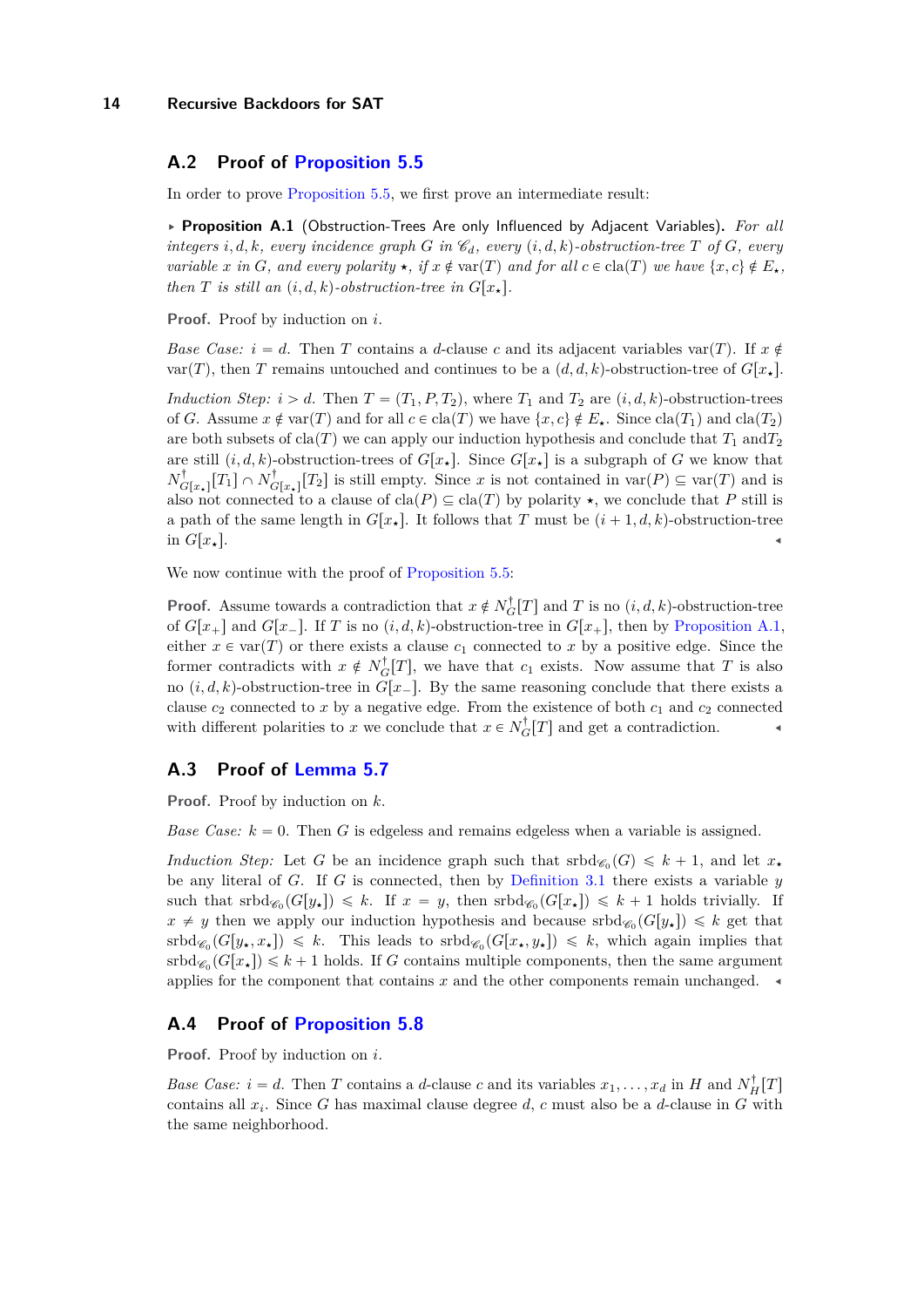*Induction Step:* Assume *T* is an  $(i+1, d, k)$  obstruction-tree of *H*. Then  $T = (T_1, P, T_2)$  such that *T*<sub>1</sub> and *T*<sub>2</sub> are  $(i, d, k)$ -obstruction-trees of *H*, and *P* is a path of length at most  $\lambda_k$ . By applying the induction hypothesis, we get that  $T_1$  and  $T_2$  are also  $(i, d, k)$ -obstruction-trees of *G* and that  $N_G^{\dagger}[T_1] = N_H^{\dagger}[T_1]$  and  $N_G^{\dagger}[T_2] = N_H^{\dagger}[T_2]$  are disjoint. *P* obviously still is a path of length at most  $\lambda_k$  in *G*, so *T* is indeed an  $(i + 1, d, k)$ -obstruction-tree of *G*.

We now show that  $N_H^{\dagger}[T] = N_G^{\dagger}[T]$ . Since *H* is an induced subgraph of *G*, we get that  $N_H^{\dagger}[T] \subseteq N_G^{\dagger}[T]$ . To show  $N_H^{\dagger}[T] \supseteq N_G^{\dagger}[T]$ , pick any variable *y* from  $N_G^{\dagger}[T]$ . If  $y \in \text{var}(T)$ we get that  $y \in N_H^{\dagger}[T]$  by definition. If *y* is positively connected to  $c_1$  and negatively connected to  $c_2$  for two clauses  $c_1, c_2 \in \text{cla}(T)$ , then  $y \neq x$ , since otherwise the assignment of *y* in *H* would delete a clause from *T*, which contradicts the fact that *T* is an  $(i + 1, d, k)$ obstruction-tree in  $H$ . Since  $y$  is not equal to  $x$ , its edges to  $c_1$  and  $c_2$  are not affected by the assignment of *x* in *H* and again  $y \in N_H^{\dagger}[T]$  holds. It follows that  $N_G^{\dagger}[T] = N_H^{\dagger}[T]$ .

## <span id="page-14-0"></span>**A.5 Time Complexity of [Proposition 5.9](#page-9-0)**

**Proof.** Let us prove by induction that the time complexity of the algorithm presented in [Proposition 5.9](#page-9-0) is  $2^{O(k)} \cdot |G|$ . This clearly holds when  $|G| = 1$ , or when  $i = d$ . We now move on to the induction and analyze the run of the algorithm with parameters  $(i + 1, d, k)$  on a graph *G*.

First, note that when we split among several connected components these components are disjoints. The sum of the sizes of these components is the size of the *G*. Unifying the recursive backdoor, given by the components, by adding a common root node takes at most linear time, which is consistent with our hypothesis.

Second, when the graph is connected we first run the algorithm with parameters  $(i, d, k)$ . If the run does not stop there, we have an  $(i, d, k)$ -obstruction-tree *T*. We then consider a number of truth assignments that is bounded by  $2^{N_G^{\dagger}[T]}$ . For each of these assignment, we run again our algorithm with parameters  $(i, d, k)$ , on graphs smaller than *G*.

If we find a second  $(i, d, k)$ -obstruction-tree we then only need to compute shortest path. which can be performed in linear time. If every truth assignment provides a backdoor-tree, plugging them together only takes time linear in the number of possible truth assignments.

All together the procedure stays linear and the constant factor gets multiplied by a factor of the form  $O\left(2^{N_C^{\dagger}[T]}\right)$  each time *i* decreases by one. By [Proposition 5.4,](#page-8-3) this is bounded by *O*  $\overline{\phantom{a}}$  $2^{3^{i-d}\cdot\lambda_k\cdot d}$  $\overline{a}$ . Using that both  $d \leq k$  and  $i \leq k + 1$ , this is of the form  $2^{2^{O(k)}}$ . As *i* can decrease by one at most  $i - d$  many times (and therefore at most  $i$  many times) until we get to decrease by one at most  $i - a$  many times (and therefore at most  $i$  many times a base case, we get that the final constant factor is of the form  $(2^{2^{O(k)}})^i$  $= 2^{i2^{O(k)}} = 2^{2^{O(k)}}.$ 

We finally have that the overall complexity of a run with parameters  $(i, d, k)$  on a graph  $G$ is bounded by  $2^{2^{O(k)}} \cdot |G|$ .

## <span id="page-14-1"></span>**A.6 Time Complexity of [Theorem 5.10](#page-10-0)**

**Proof.** Let  $f(k) \cdot |G|$  be the time complexity of [Proposition 5.9](#page-9-0) and  $g(k, d)$  be  $3^k \cdot \lambda_k \cdot d$ . We prove the time complexity of  $2^{g(k,d)} \cdot f(k) \cdot |G|$  by induction on *d*. If  $d = 0$  then we only have to construct a single node, which can be done in constant time. For graphs in  $\mathscr{C}_{d+1}$ , running the algorithm of [Proposition 5.9](#page-9-0) can be done in time  $f(k) \cdot |G|$ . If we do not find a SRB, we can abort. Otherwise we find a SRB of depth at most  $g(k, d + 1)$  such that all its leaves are members of  $\mathcal{C}_d$ . We can apply our induction hypothesis and assume that for a single leaf *H*, we can finish in time  $2^{g(k,d)\cdot d} \cdot f(k) \cdot |H|$ . Since the sum of the number of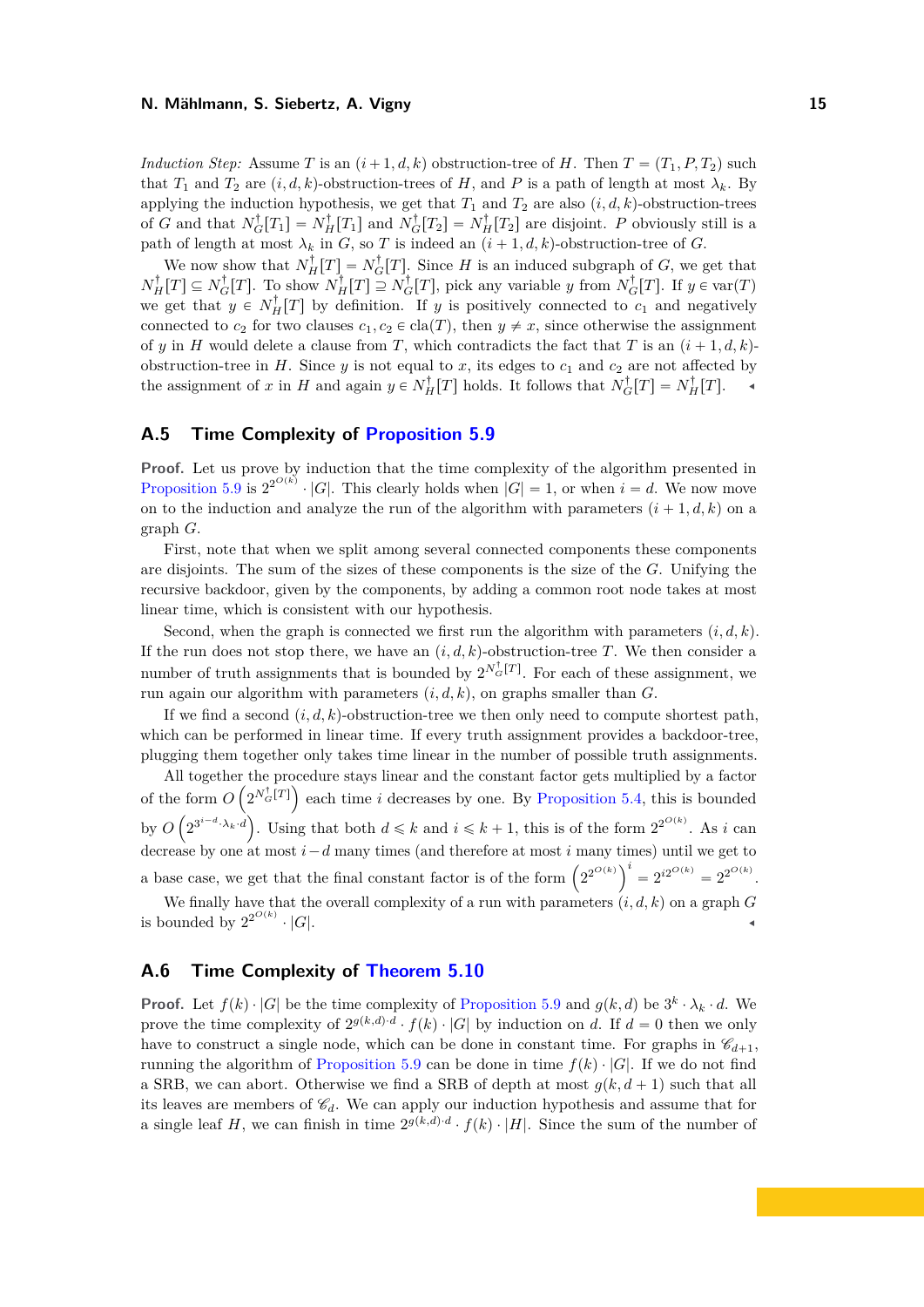vertices in all leafs of the backdoor is at most  $2^{g(k,d+1)} \cdot |G|$ , we get that full algorithm has a running time in

$$
f(k) \cdot |G| + 2^{g(k,d) \cdot d} \cdot f(k) \cdot 2^{g(k,d+1)} \cdot |G| \leq 2^{g(k,d+1) \cdot (d+1)} \cdot f(k) \cdot |G|.
$$

Since both  $2^{g(k,d)}$ <sup>*d*</sup> and  $f(k)$  are in  $2^{2^{\mathcal{O}(k)}}$ , the overall time complexity of the algorithm is in  $2^{2^{\mathcal{O}(k)}}$  $\cdot$  |*G*|.

# <span id="page-15-0"></span>**A.7 Proof of [Theorem 6.1](#page-11-0)**

**Proof.** We are going to show the W[2]-hardness of WEAK-RECURSIVE- $\mathscr{C}_0$ -BACKDOOR-DETECTION (WR- $\mathcal{C}_0$ -BD) by reduction from the W[2]-complete SET COVER problem [\[2,](#page-12-14) Theorem 13.28]. An instance *I* of the SET COVER problem is composed of a universe  $U$ , an integer k, and a set  $S \subseteq P(U)$ . I is a yes-instance if there exists a subset L of S with size at most *k*, such that the union of all sets in *L* is equal to *U*.

We reduce  $I = (S, U, k)$  to the WR- $\mathcal{C}_0$ -BD instance  $(\varphi, k+1)$ , where  $\varphi$  is a CNF formula over the variables  $\{b_1, ..., b_{k+2}, s_1, ..., s_n\}$ , where  $n = |S|$ . This formula is constructed in the following way:

For each element of the universe  $u \in U$  a corresponding clause  $\sigma_u$  is created, which we call *element-clauses*. For each set  $S_i$  a corresponding variable vertex  $s_i$  is created, which we call *set-variables*. Then  $s_i$  and  $\sigma_u$  are connected by a positive edge when  $u \in S_i$ . Therefore in the incidence graph,  $s_i$  dominates all the clauses whose corresponding elements are contained in  $S_i$ .

In addition, we create  $k + 2$  fresh variables  $b_i$ . Each are individually and positively connected to a fresh clause  $\beta_i$ . Furthermore, all  $b_i$  are negatively connected to all  $\sigma_u$ , creating a  $K_{k+2,|U|}$  bi-clique. More formally, we have:

$$
\beta_i := b_i
$$
  
\n
$$
\sigma_u := \bigvee_{i=1}^{k+2} \neg b_i \vee \bigvee_{\{i \leq n \ : u \in S_i\}}
$$
  
\n
$$
\varphi := \bigwedge_{i=1}^{k+2} \beta_i \wedge \bigwedge_{u \in U} \sigma_u
$$

We will now prove that this is in fact a valid reduction.

 $\Rightarrow$ : If  $I = (\{S_1, ..., S_n\}, U, k)$  is a yes-instance, there exists a set of indices  $J \subseteq \{1, ..., n\}$  of at  $\Rightarrow$ : If  $I = (\{S_1, ..., S_n\}, U, k)$  is a yes-instance, there exists a set of indices  $J \subseteq \{1, ..., n\}$  of at most size *k* such that  $\bigcup_{j \in J} S_j = U$ . We construct the weak recursive backdoor  $\{s_{j+}|j \in J\}$ of size and depth at most  $k$  that dominates all element clauses. Once every variable  $s_i$  has been assigned, every element-clause  $\sigma_u$  has been satisfied. Only the  $k + 2$  clauses  $\beta_i$  remain. These clauses are disjoint. We can therefore complete the backdoor by adding at depth  $k + 1$ every literal *b<sup>i</sup>* simultaneously.

 $\Leftarrow$ : Let  $I = (S, U, k)$  be an instance for the SET COVER, and assume that  $I' = (\varphi, k)$  is a yes-instance. Then there must exist a weak recursive backdoor of depth at most *k* that reduces  $\varphi$  to an edgeless graph. In order to satisfy every  $\beta_i$  clause, each of the  $b_i$  literals must be contained in the backdoor. Therefore the size of the backdoor is at least  $k + 2$ . Since the backdoor can have depth at most  $k + 1$ , at least two of the  $\beta_i$  clauses have to be split into disconnected components and satisfied separately at some point.